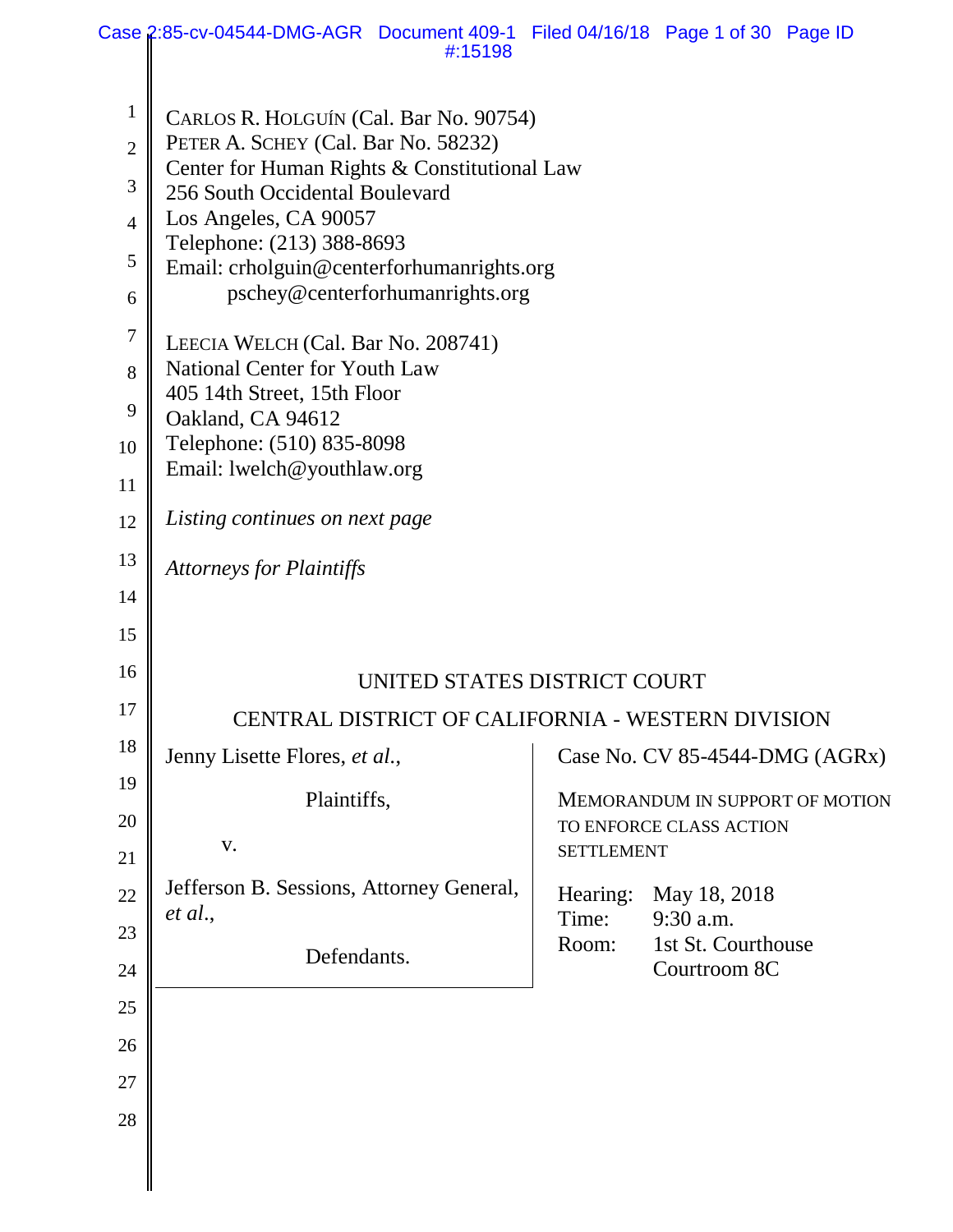|                | Case 2:85-cv-04544-DMG-AGR Document 409-1 Filed 04/16/18 Page 2 of 30 Page ID<br>#:15199 |                                    |                                                    |
|----------------|------------------------------------------------------------------------------------------|------------------------------------|----------------------------------------------------|
|                |                                                                                          |                                    |                                                    |
| $\mathbf{1}$   | Counsel for Plaintiffs, continued                                                        |                                    |                                                    |
| $\mathbf{2}$   | HOLLY S. COOPER (Cal. Bar No. 197626)                                                    |                                    |                                                    |
| $\mathfrak{Z}$ | Co-Director, Immigration Law Clinic                                                      |                                    |                                                    |
| $\overline{4}$ | CARTER C. WHITE (Cal. Bar No. 164149)<br>Director, Civil Rights Clinic                   |                                    |                                                    |
| 5              | University of California Davis School of Law                                             |                                    |                                                    |
| 6              | One Shields Ave. TB 30<br>Davis, CA 95616                                                |                                    |                                                    |
| $\tau$         | Telephone: (530) 754-4833                                                                |                                    |                                                    |
| 8              | Email: hscooper@ucdavis.edu<br>ccwhite@ucdavis.edu                                       |                                    |                                                    |
| 9              |                                                                                          |                                    |                                                    |
| 10             |                                                                                          |                                    |                                                    |
| 11             |                                                                                          |                                    |                                                    |
| 12             |                                                                                          |                                    |                                                    |
| 13             |                                                                                          |                                    |                                                    |
| 14             |                                                                                          |                                    |                                                    |
| 15             |                                                                                          |                                    |                                                    |
| 16             |                                                                                          |                                    |                                                    |
| 17             |                                                                                          |                                    |                                                    |
| 18             |                                                                                          |                                    |                                                    |
| 19             |                                                                                          |                                    |                                                    |
| 20             |                                                                                          |                                    |                                                    |
| 21             |                                                                                          |                                    |                                                    |
| 22             |                                                                                          |                                    |                                                    |
| 23             |                                                                                          |                                    |                                                    |
| 24             |                                                                                          |                                    |                                                    |
| 25             |                                                                                          |                                    |                                                    |
| 26             |                                                                                          |                                    |                                                    |
| 27             |                                                                                          |                                    |                                                    |
| 28             |                                                                                          |                                    |                                                    |
|                | $\rm ii$                                                                                 | MEMORANDUM IN SUPPORT OF MOTION TO | <b>ENFORCE SETTLEMENT</b><br>CV 85-4544-DMG (AGRX) |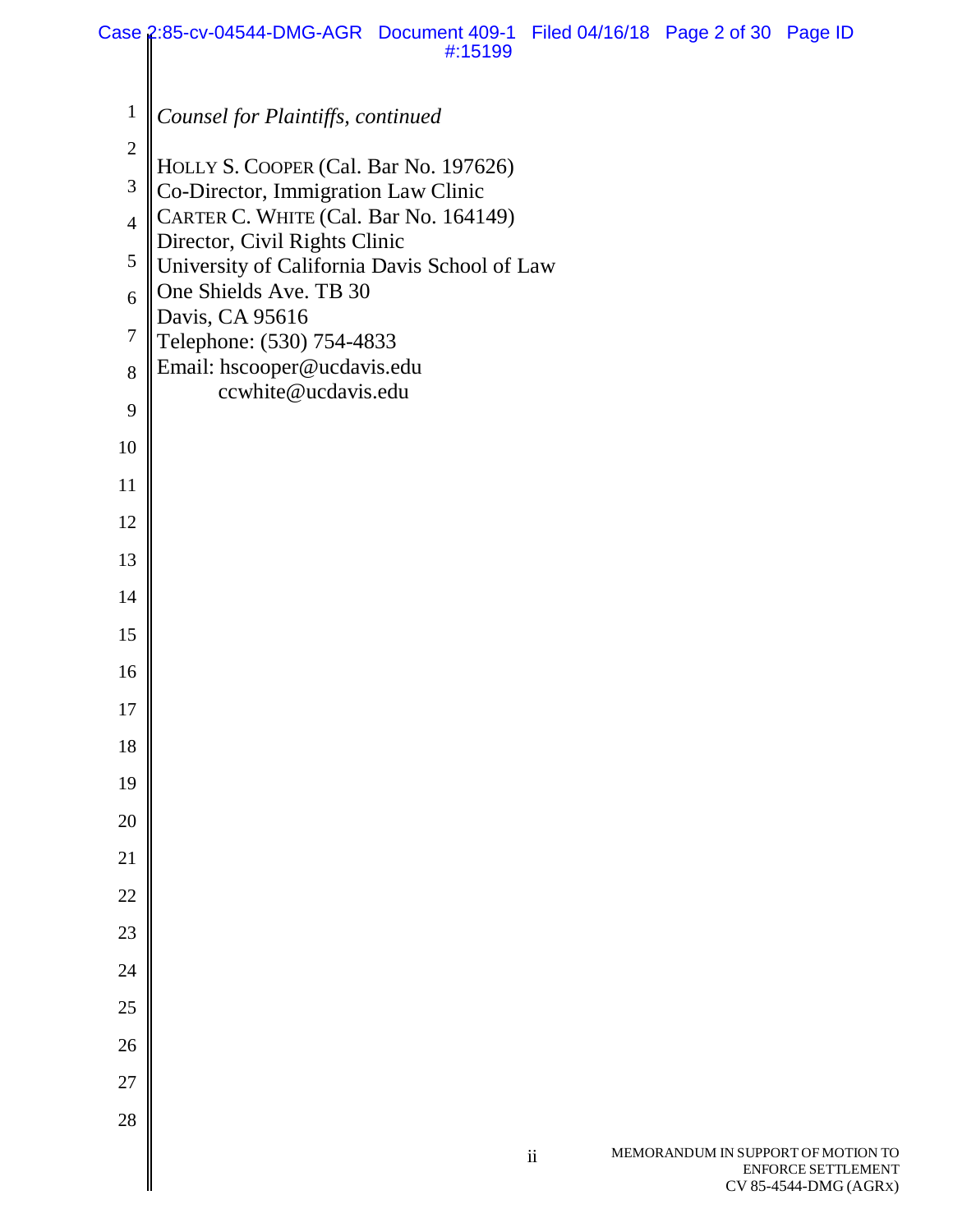|                          |                                                   |                                        | Case 2:85-cv-04544-DMG-AGR Document 409-1 Filed 04/16/18 Page 3 of 30 Page ID<br>#:15200            |  |
|--------------------------|---------------------------------------------------|----------------------------------------|-----------------------------------------------------------------------------------------------------|--|
| $\mathbf{1}$             |                                                   |                                        | <b>OUTLINE OF CONTENTS</b>                                                                          |  |
| $\overline{2}$           |                                                   |                                        |                                                                                                     |  |
| 3<br>$\overline{4}$<br>5 | $\rm II$                                          |                                        | THE COURT MAY AND SHOULD PRESCRIBE PROCEDURAL<br>REMEDIES TO PROTECT THE SETTLEMENT'S SUBSTANTIVE   |  |
| 6                        | ORR UNLAWFULLY DENIES CLASS MEMBERS LICENSED<br>Ш |                                        |                                                                                                     |  |
| 7                        |                                                   | A                                      | Youth have a compelling interest in licensed placement.  4                                          |  |
| 8<br>9                   |                                                   | B                                      | ORR affords youth neither adequate notice nor opportunity to be                                     |  |
| 10                       |                                                   | D                                      | Peremptory step-ups violate ¶ 19, 21 and 24B of the Settlement 10                                   |  |
| 11                       | IV                                                | ORR UNLAWFULLY MEDICATES YOUTH WITHOUT |                                                                                                     |  |
| 12                       |                                                   | A                                      | ORR regularly compels youth to take psychotropic medications.  12                                   |  |
| 13<br>14                 |                                                   | B                                      | ORR unlawfully usurps parental rights to make medication                                            |  |
| 15                       |                                                   | C                                      | Psychotropic drugs threaten children with serious, long-term                                        |  |
| 16<br>17                 |                                                   | D                                      | ORR's disregard for state law safeguards in medicating youth                                        |  |
| 18                       | $\rm V$                                           |                                        | ORR PEREMPTORILY EXTENDS MINORS' DETENTION ON<br>SUSPICION THAT AVAILABLE CUSTODIANS MAY BE UNFIT17 |  |
| 19<br>20                 |                                                   | A                                      | ORR unlawfully demands exceptional abilities in custodians for                                      |  |
| 21<br>22                 |                                                   | B                                      | ORR prolongs children's detention on the specious ground that                                       |  |
| 23                       |                                                   | $\mathsf{C}$                           | ORR must give non-dangerous youth a prompt and meaningful                                           |  |
| 24                       |                                                   |                                        | opportunity to be heard regarding a proposed custodian's fitness.  22                               |  |
| 25                       | VI                                                |                                        |                                                                                                     |  |
| 26                       |                                                   |                                        |                                                                                                     |  |
| 27                       |                                                   |                                        |                                                                                                     |  |
| 28                       |                                                   |                                        |                                                                                                     |  |
|                          |                                                   |                                        | MEMORANDUM IN SUPPORT OF MOTION TO<br>iii<br><b>ENFORCE SETTLEMENT</b><br>CV 85-4544-DMG (AGRX)     |  |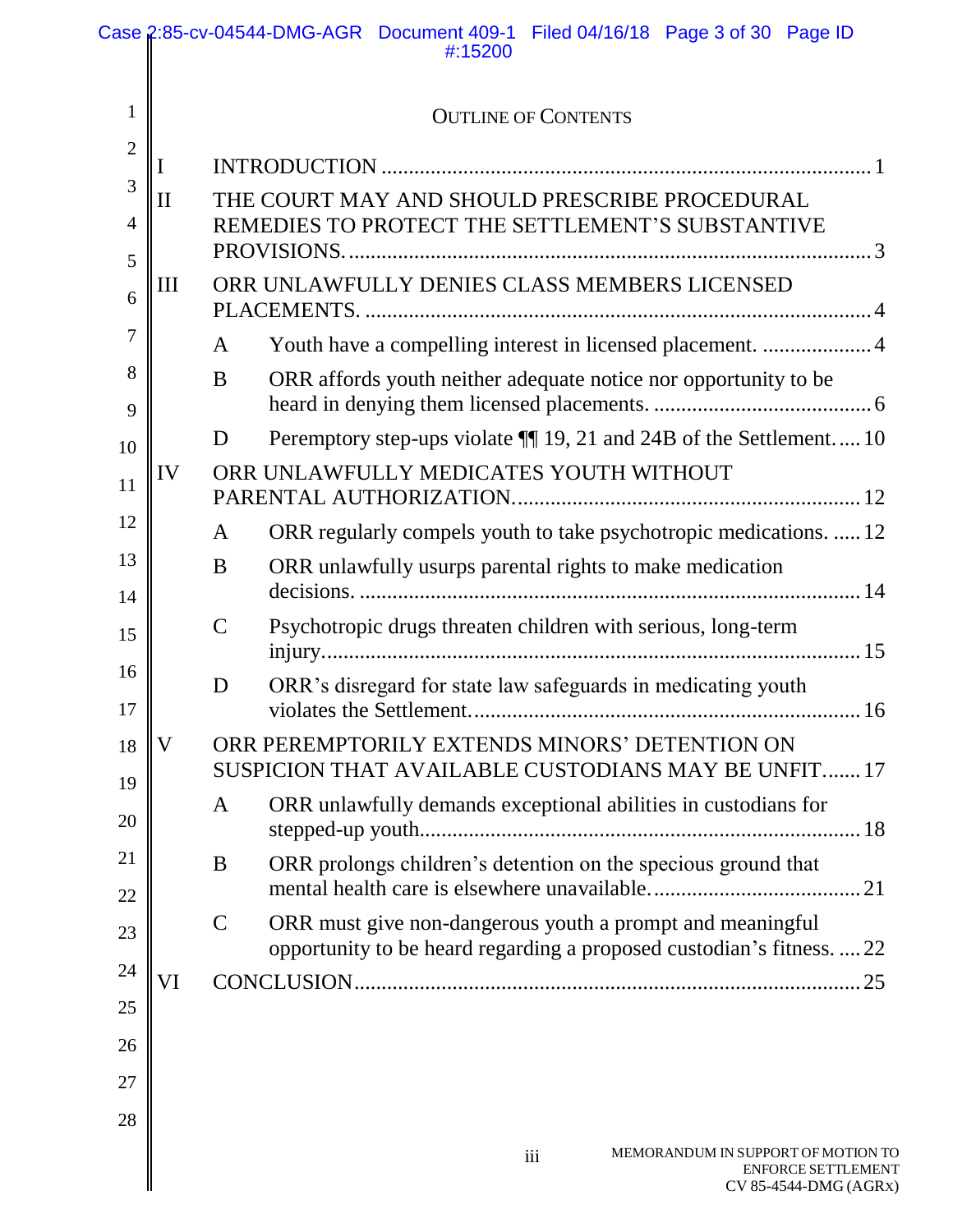|                | Case 2:85-cv-04544-DMG-AGR Document 409-1 Filed 04/16/18 Page 4 of 30 Page ID<br>#:15201       |  |  |
|----------------|------------------------------------------------------------------------------------------------|--|--|
| 1              | <b>TABLE OF AUTHORITIES</b>                                                                    |  |  |
| $\mathbf{2}$   |                                                                                                |  |  |
| 3              | <b>Cases</b>                                                                                   |  |  |
| $\overline{4}$ |                                                                                                |  |  |
| 5              |                                                                                                |  |  |
| 6<br>7         | EEOC v. Local 580, Int'l Ass'n of Bridge, Structural & Ornamental Ironworkers,                 |  |  |
| $8\phantom{1}$ |                                                                                                |  |  |
| 9              |                                                                                                |  |  |
| 10             | Local No. 93, Int'l Ass'n of Firefighters. v. Cleveland, 478 U.S. 501 (1986) 24-25             |  |  |
| 11             |                                                                                                |  |  |
| 12             |                                                                                                |  |  |
| 13             |                                                                                                |  |  |
| 14             |                                                                                                |  |  |
| 15             |                                                                                                |  |  |
| 16             |                                                                                                |  |  |
| 17             | Saravia v. Sessions, 280 F. Supp. 3d 1168 (N.D. Cal. 2017) 11, 24                              |  |  |
| 18             |                                                                                                |  |  |
| 19<br>20       |                                                                                                |  |  |
| 21             | United States v. N.Y.C. Dist. Council of N.Y.C., 229 Fed. Appx. 14, 181 L.R.R.M.               |  |  |
| 22             |                                                                                                |  |  |
| 23             | United States v. Volvo Powertrain Corp., 758 F.3d 330 (D.C. Cir. 2014) 3                       |  |  |
| 24             | <b>Statutes and Regulations</b>                                                                |  |  |
| 25             |                                                                                                |  |  |
| 26             |                                                                                                |  |  |
| 27             |                                                                                                |  |  |
| 28             |                                                                                                |  |  |
|                | MEMORANDUM IN SUPPORT OF MOTION TO<br>iv<br><b>ENFORCE SETTLEMENT</b><br>CV 85-4544-DMG (AGRX) |  |  |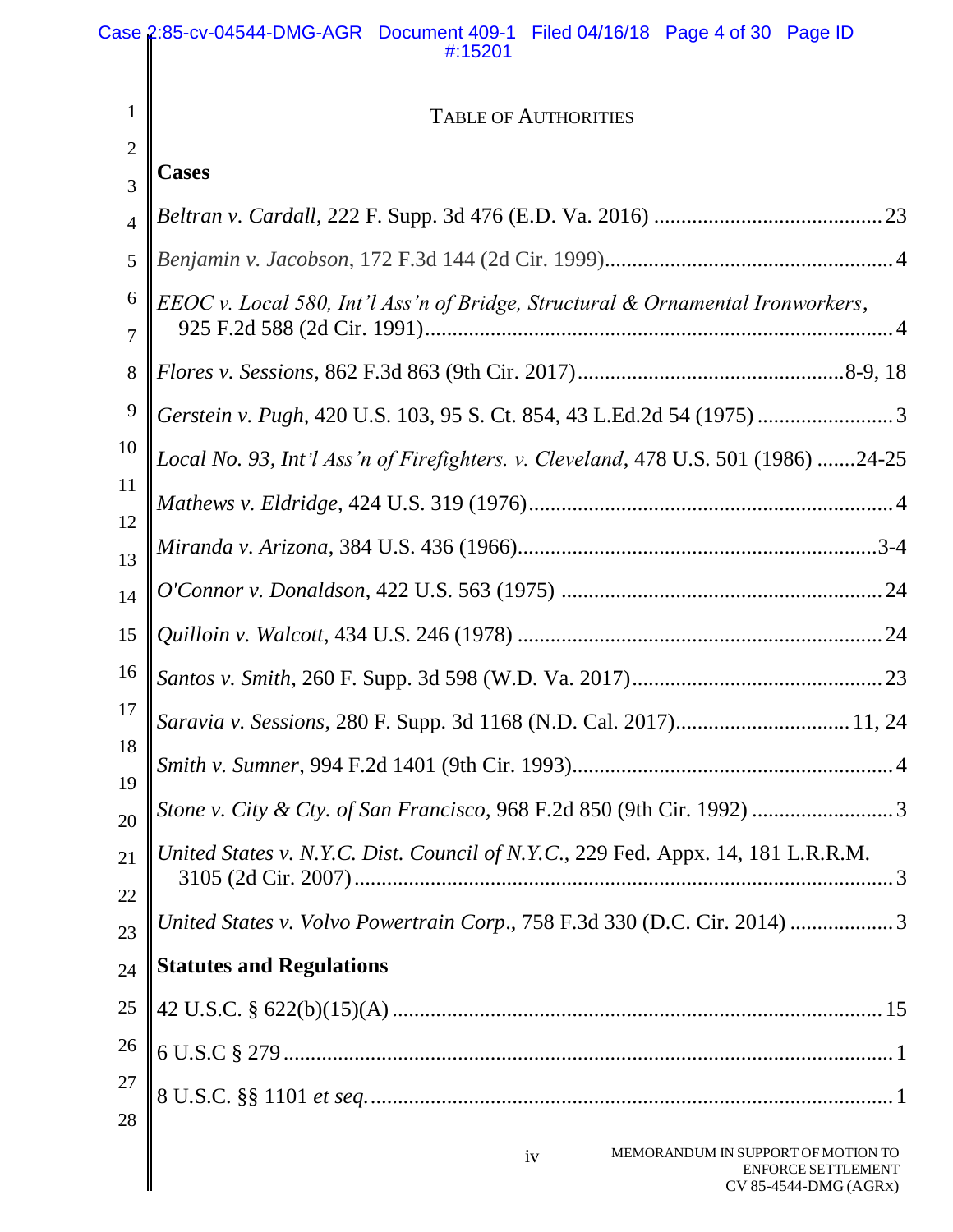### Case 2:85-cv-04544-DMG-AGR Document 409-1 Filed 04/16/18 Page 5 of 30 Page ID #:15202

| $\mathbf{1}$   |                                                                                                                                                                         |
|----------------|-------------------------------------------------------------------------------------------------------------------------------------------------------------------------|
| $\overline{2}$ | William Wilberforce Trafficking Victims Protection Reauthorization Act of 2008,                                                                                         |
| 3              |                                                                                                                                                                         |
| $\overline{4}$ |                                                                                                                                                                         |
| 5              |                                                                                                                                                                         |
| 6<br>7         |                                                                                                                                                                         |
| 8              |                                                                                                                                                                         |
| 9              | <b>Other Authorities</b>                                                                                                                                                |
| 10             |                                                                                                                                                                         |
| 11             | ACF Children's Bureau, ACYF-CB-IM-12-03, Information Memorandum (Apr. 11,                                                                                               |
| 12             | DFPS, CHILD PROTECTIVE SERVICES HANDBOOK §§ 11113.2, 11323  17                                                                                                          |
| 13             | Government Accountability Office, GAO-12-270T, Foster Children: HHS                                                                                                     |
| 14<br>15       | Guidance Could Help States Improve Oversight of Psychotropic Prescriptions                                                                                              |
| 16             |                                                                                                                                                                         |
| 17             | ORR, Children Entering the United States Unaccompanied: § 1.3.2, <i>available at</i><br>www.acf.hhs.gov/orr/resource/children-entering-the-united-states-unaccompanied- |
| 18             |                                                                                                                                                                         |
| 19             | ORR, Children Entering the United States Unaccompanied: § 2.7, available at<br>www.acf.hhs.gov/orr/resource/children-entering-the-united-states-unaccompanied-          |
| 20             |                                                                                                                                                                         |
| 21             |                                                                                                                                                                         |
| 22             |                                                                                                                                                                         |
| 23             |                                                                                                                                                                         |
| 24             |                                                                                                                                                                         |
| 25             |                                                                                                                                                                         |
| 26             |                                                                                                                                                                         |
| 27             |                                                                                                                                                                         |
| 28             |                                                                                                                                                                         |
|                | MEMORANDUM IN SUPPORT OF MOTION TO<br>$\mathbf{V}$<br><b>ENFORCE SETTLEMENT</b><br>CV 85-4544-DMG (AGRX)                                                                |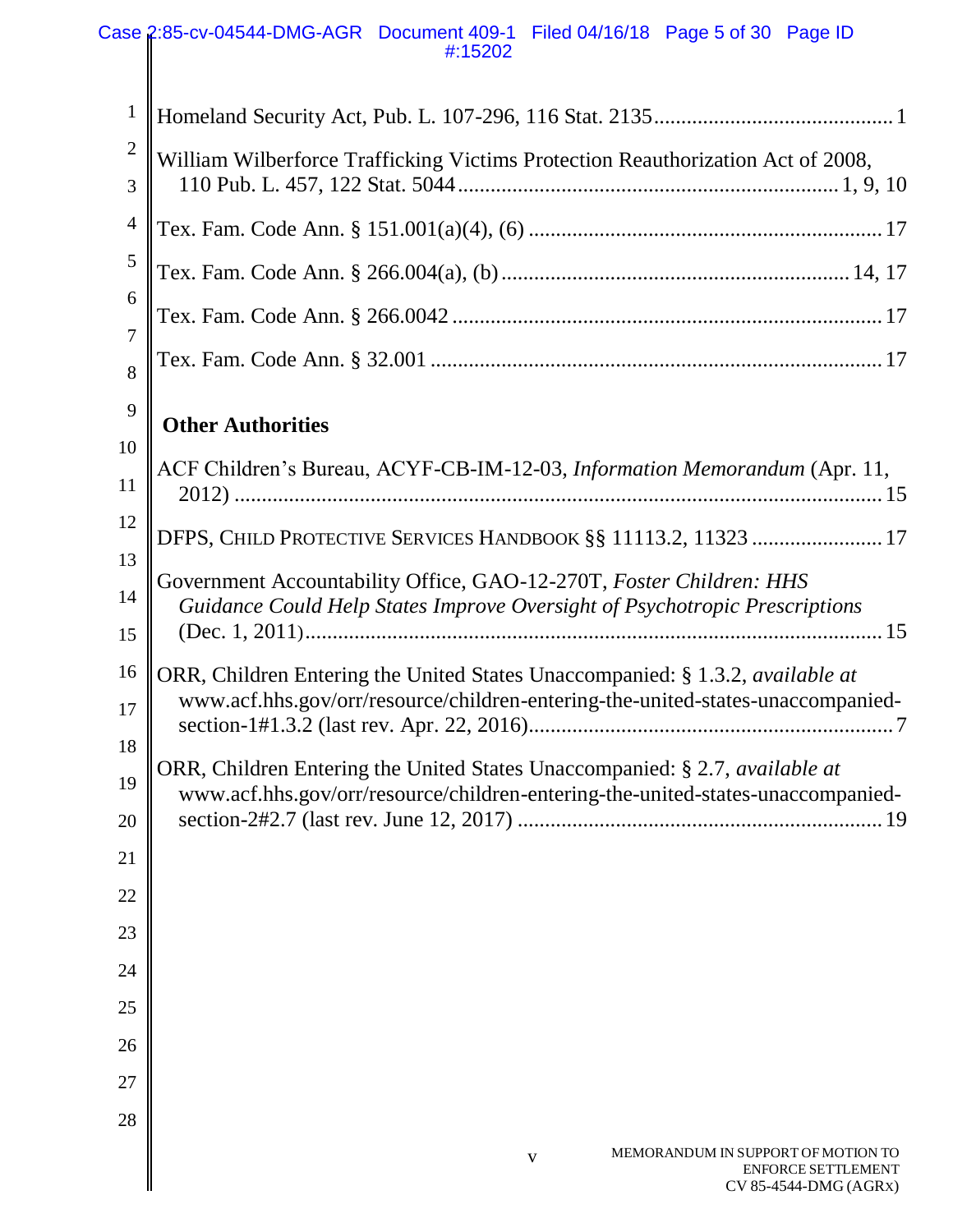## **I INTRODUCTION**

1

2 3 4 5 6 7 8 9 On January 28, 1997, the Court approved a class-wide settlement of this action. Exhibit 80, Plaintiffs' Exhibits, filed herewith ("PX"), at 556 ("Settlement"). The agreement sets standards for the detention and release of juveniles detained for alleged civil violations of the Immigration and Nationality Act, 8 U.S.C. §§ 1101 *et seq*. <sup>1</sup> The Settlement binds successors to the Immigration and Naturalization Service ("INS"), including Department of Health and Human Services' Office of Refugee Resettlement ("ORR"), which since 2002 has been responsible for the custody and release of unaccompanied class members. 2

10 11 12 13 14 The Settlement requires ORR to minimize the detention of children and, thereby, the harm detention causes them. In the William Wilberforce Trafficking Victims Protection Reauthorization Act of 2008, 110 Pub. L. 457, 122 Stat. 5044, *codified in pertinent part at* 8 U.S.C. § 1232 ("TVPRA"), Congress incorporated this bedrock principle into federal law.

15 16 17 18 ORR has nonetheless adopted certain policies and practices that prolong children's detention under ever-harsher conditions, creating a continuum of trauma that class members—many of whom arrive in the United States having suffered horrific abuse abroad—are ill-equipped to endure.

- 19
- 20 21 22 23 24 25  $\overline{a}$ <sup>1</sup> The Settlement covers "all minors who are detained in the legal custody of the INS," and binds the INS and Department of Justice, as well as "their agents, employees, contractors, and/or successors in office." Settlement ¶ 1. The Settlement is binding until "45 days following defendants' publication of final regulations implementing this Agreement." Exhibit 3, Plaintiffs' First Set of Exhibits, etc., Feb. 2, 2015 (Dkt. 101), at 54. Defendants have never published such regulations. <sup>2</sup> In 2002, the Homeland Security Act, Pub. L. 107-296, 116 Stat. 2135 ("HSA"), dissolved the INS and transferred most of its functions to the Department of
- 26 27 Homeland Security ("DHS"). Congress directed, however, that the ORR should have authority over unaccompanied minors detained pursuant to the INA. 6 U.S.C § 279. The HSA included savings provisions that continue the Settlement in effect as to the

1

28 INS's successor agencies. HSA §§ 462(f)(2), 1512(a)(1).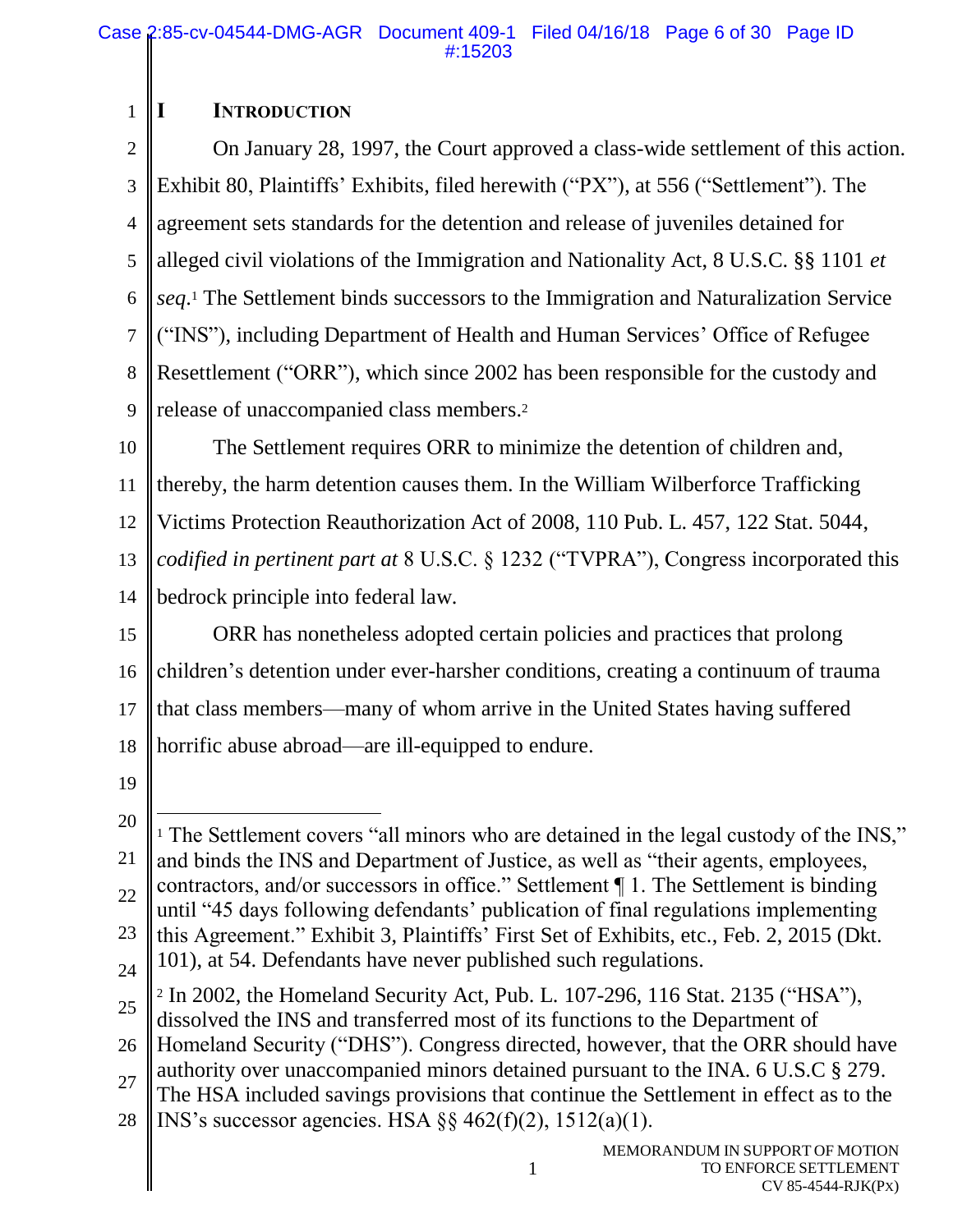#### Case 2:85-cv-04544-DMG-AGR Document 409-1 Filed 04/16/18 Page 7 of 30 Page ID #:15204

1 2 3 4 5 6 7 First, ORR "steps up" youth from shelters to medium-secure, secure, and psychiatric facilities without the most rudimentary procedural fairness or transparency. Youth housed in shelters report being awakened in the small hours of the morning and soon thereafter finding themselves confined in juvenile halls or psychiatric facilities. ORR allows youth no administrative procedure—no interview, hearing or administrative appeal—by which they may defend themselves against needless step-up.

8 9 10 11 12 13 Second, ORR routinely administers children psychotropic drugs without lawful authorization. When youth object to taking such medications, ORR compels them. ORR neither requires nor asks for a parent's consent before medicating a child, nor does it seek lawful authority to consent in parents' stead. Instead, ORR or facility staff sign "consent" forms annointing themselves with "authority" to administer psychotropic drugs to confined children.

14 15 16 17 18 19 20 Finally, the above practices—unlawful in and of themselves—work a further injustice: once ORR steps up a class member, winning release to available custodians becomes exponentially more difficult, and prolonged detention all but certain. According to ORR policy, children who have ever been in a staff-secure or secure facility remain detained until ORR's director or his designee consents to release; such consent is typically many weeks in coming, if it comes at all, and is required even when the step-up was based on "inaccurate, or erroneous information."

21 22 23 24 25 Once ORR steps up a youth to a residential treatment center ("RTC"), an RTC doctor must authorize release. In effect, ORR's summarily dispatching a child to a psychiatric facility converts immigration-related custody into indefinite civil commitment, and ORR does so without affording youth the most rudimentary procedural protection.

26 27 Such a continuum of trauma would not be inflicted today on any other population. But ORR detains immigrant and refugee children and freely exalts its

2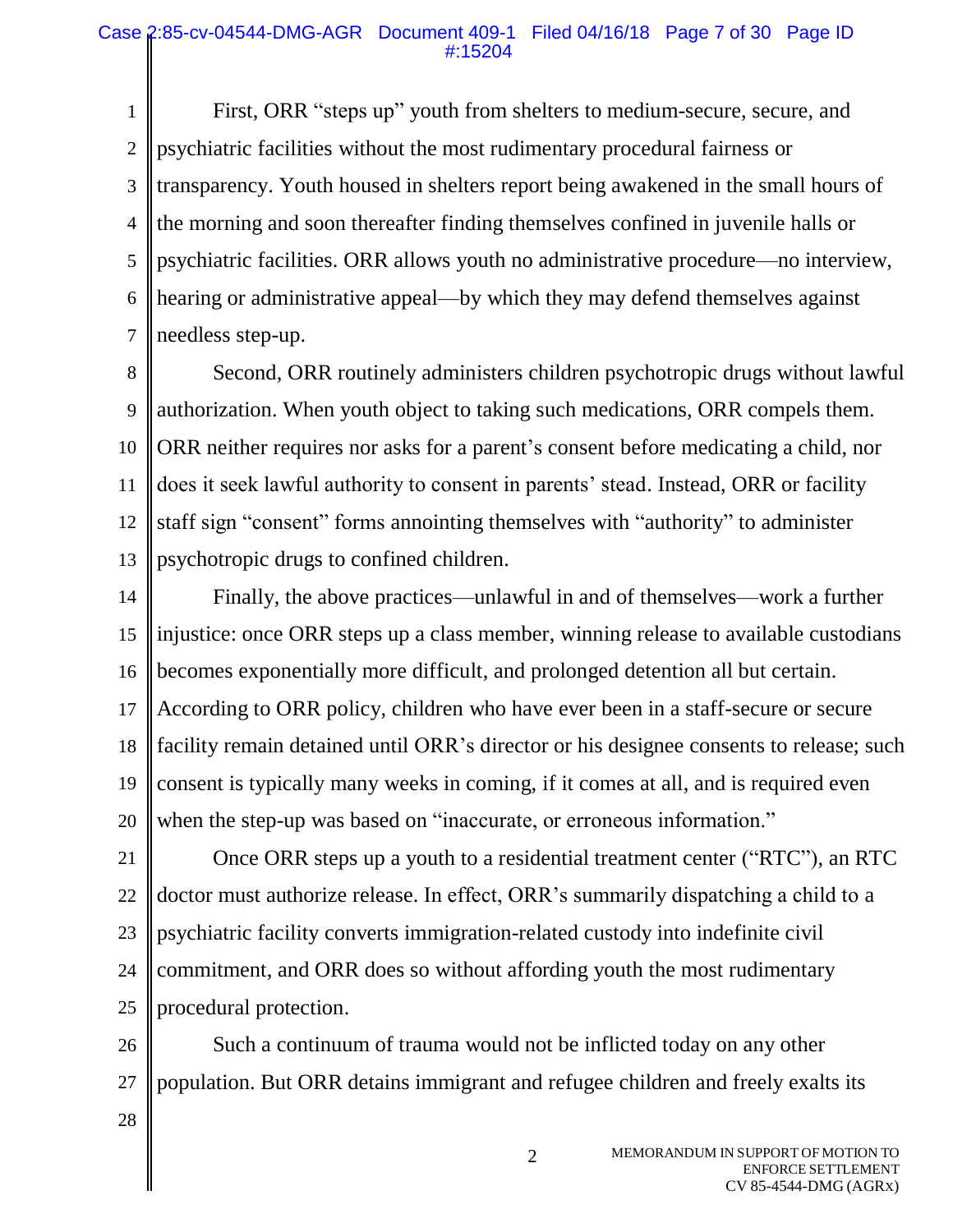1 2 own administrative convenience to deny basic protections the Settlement confers. It falls to this Court to remedy a palpable injustice.

3 4

# **II THE COURT MAY AND SHOULD PRESCRIBE PROCEDURAL REMEDIES TO PROTECT THE SETTLEMENT'S SUBSTANTIVE PROVISIONS.**

5 6 7 8 This Court has affirmed its jurisdiction to enforce the Settlement and set out the principles for doing so. Order re: Plaintiffs' Motion to Enforce Settlement, July 24, 2015 (Dkt. 177), at 3 ("24A Order"). Those principles remain apposite and need not be repeated here.

9 10 11 12 13 14 15 16 17 18 19 20 As concerns remedy, the Court has "'inherent power to enforce consent judgments, beyond the remedial contractual terms agreed upon by the parties [because] a consent judgment contemplates judicial interests apart from those of the litigants.'" *United States v. N.Y.C. Dist. Council of N.Y.C*., 229 Fed. Appx. 14, at \*18, 181 L.R.R.M. 3105 (2d Cir. 2007). "Until the parties have 'fulfilled their express obligations' to comply with a consent decree, 'the court has continuing authority and discretion—pursuant to its independent, juridical interests—to ensure compliance.'" *Id*. at \*18 n.5 (internal citation omitted, alteration in original); *United States v. Volvo Powertrain Corp*., 758 F.3d 330, 343 (D.C. Cir. 2014) ("Where, as here, a consent decree 'does not specify the consequences of a breach,' the district court has 'equitable discretion' to fashion a remedy for violations of the decree.") (internal citations omitted).

21 22 23 24 25 26 27 28 In *Stone v. City & County of San Francisco*, 968 F.2d 850, 861 & n.20 (9th Cir. 1992), the Ninth Circuit held that a federal court's authority to remedy violations of a consent decree are the same as when constitutional violations occur. The Supreme Court, of course, has often prescribed procedures, independently of the Due Process Clause, to protect constitutional rights. *E.g.*, *Gerstein v. Pugh*, 420 U.S. 103, 112, 95 S. Ct. 854, 43 L.Ed.2d 54 (1975) ("To implement the *Fourth Amendment's*  protection against unfounded invasions of liberty and privacy," magistrate must review probable cause for arrest ) (emphasis in original); *Miranda v. Arizona*, 384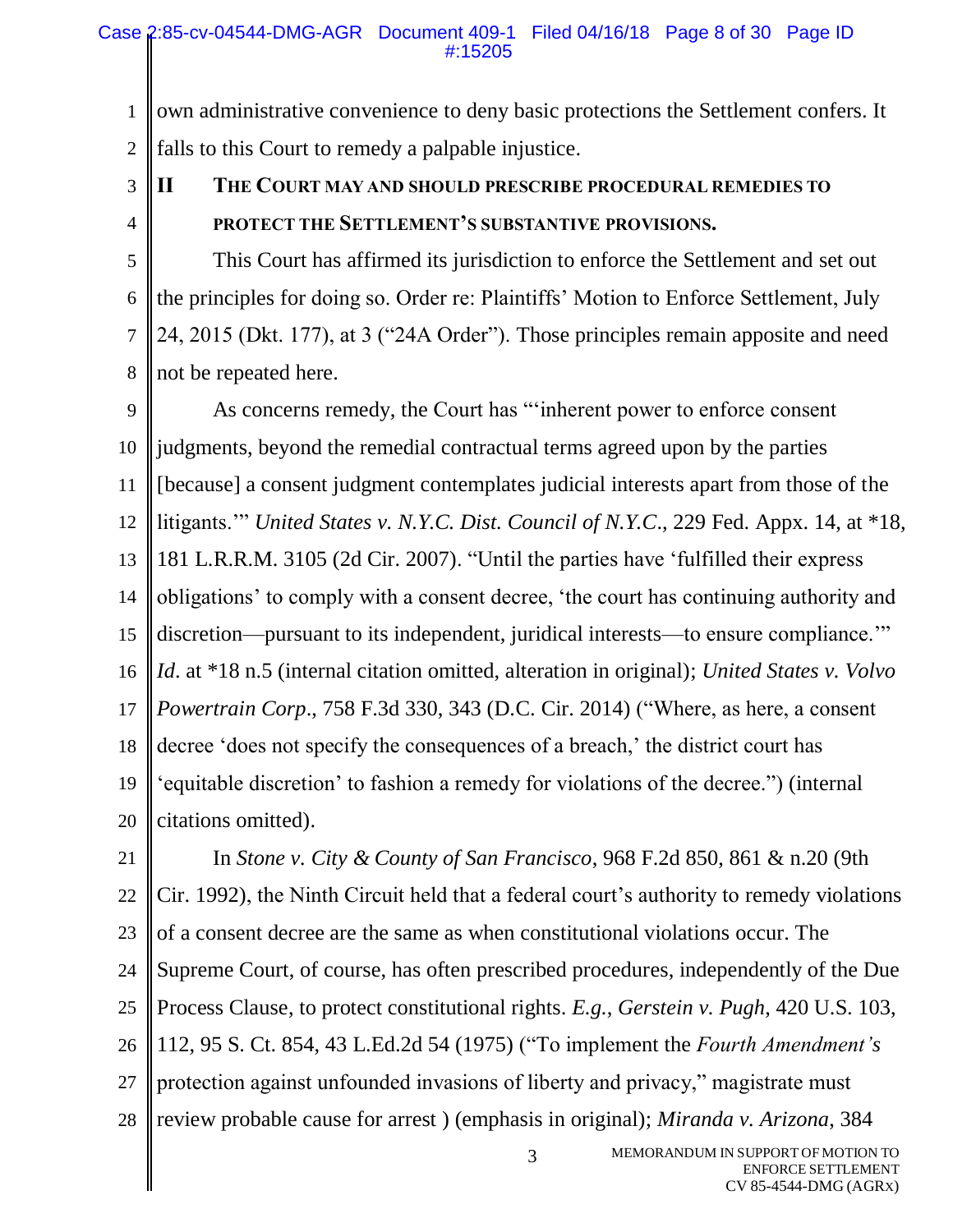1 2 3 U.S. 436, 478-79 (1966) (when detained individual is subjected to police questioning, "the privilege against self-incrimination is jeopardized [and] [p]rocedural safeguards must be employed to protect the privilege.").

4 5 6 7 This Court may accordingly prescribe procedures in furtherance of the Settlement's substantive standards. *E.g.*, *EEOC v. Local 580, Int'l Ass'n of Bridge, Structural & Ornamental Ironworkers*, 925 F.2d 588, 592 (2d Cir. 1991) (affirming "creation of backpay hearings" to further compliance with consent decree).

8 9 10 11 12 13 Constitutional principles of due process are in accord. Because the Government voluntarily entered into the Settlement, the substantive rights it provides are "statecreated." *Smith v. Sumner*, 994 F.2d 1401, 1406 (9th Cir. 1993). ORR may not, therefore, deny class members those rights without due process. *Id*. <sup>3</sup> Each of the remedies Plaintiffs seek is justified under the familiar test for determining what process is due. *See Mathews v. Eldridge*, 424 U.S. 319 (1976).

The Court should enter a remedial order in the form proposed herewith.

**III ORR UNLAWFULLY DENIES CLASS MEMBERS LICENSED PLACEMENTS.**

16

21

22

23

24

25

26

 $\overline{a}$ 

14

15

# **A Youth have a compelling interest in licensed placement.**

17 18 Settlement ¶ 19 requires ORR to place the general population of class members in non-secure facilities licensed to care for dependent, as opposed to delinquent,

19 minors. ORR may deny youth a licensed placement only under defined

20 circumstances. Settlement ¶ 21.

27 28 <sup>3</sup> Other circuits may hold to the contrary, at least as concerns prospective relief. *E.g.*, *Benjamin v. Jacobson*, 172 F.3d 144, 164 (2d Cir. 1999).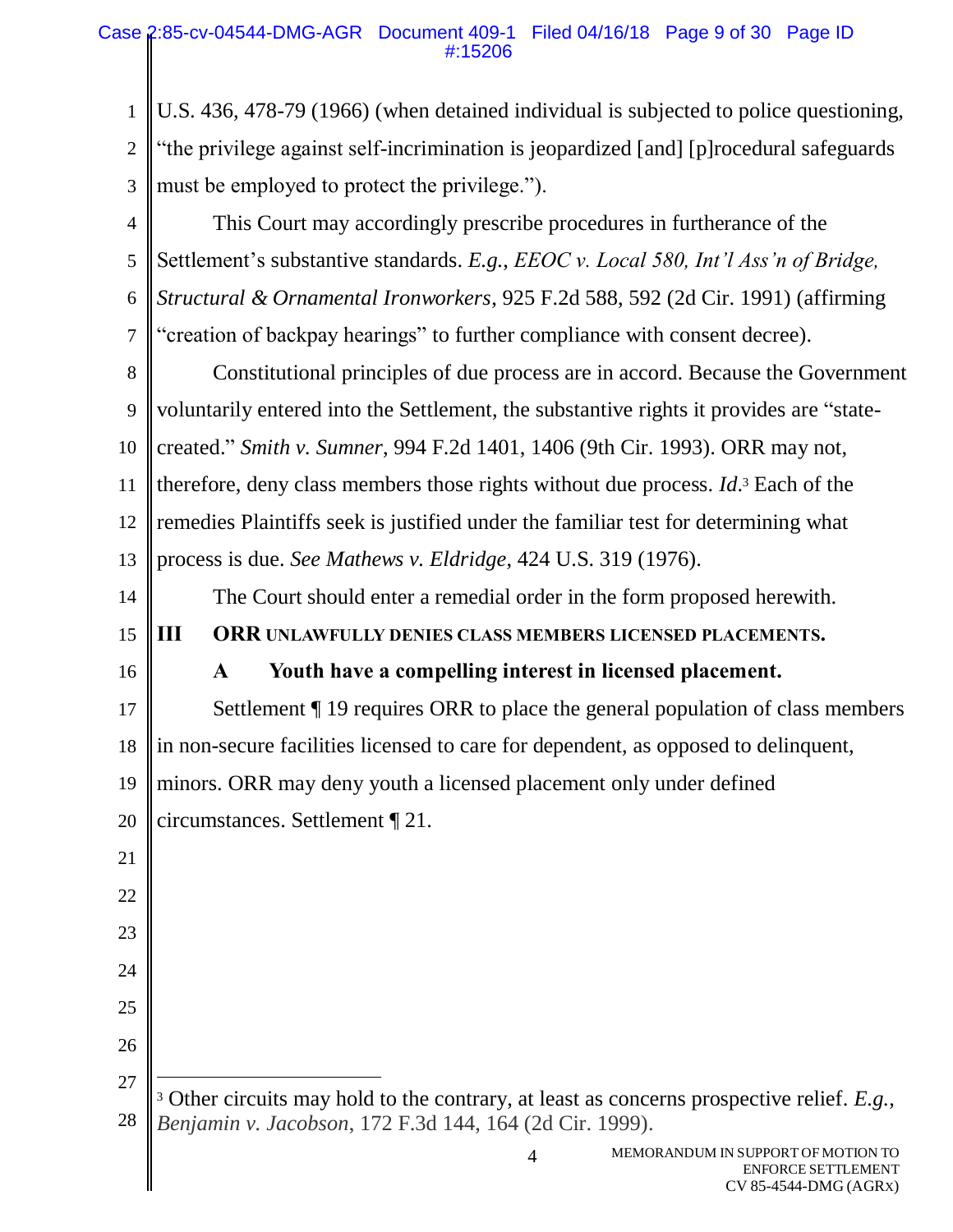1 2 3 4 5 6 7 8 9 10 11 12 13 14 15 16 17 18 19 At any given time, ORR confines approximately 200 youth in three types of unlicensed facilities:<sup>4</sup> (1) "staff-secure" facilities; (2) RTCs; and (3) juvenile jails.<sup>5</sup> Class members have a clear interest in avoiding step-up to unlicensed facilities. In contrast to children in licensed placements, children in staff-secure facilities and RTCs typically must wear institutional clothing, are kept under 24-hour surveillance, have limited contact with family, and are summarily disciplined for violations of facility rules. Decl. of Isabella M., Exhibit 10 (PX 61) ¶ 2 ("Isabella M.") (minor under 24-hour surveillance); Decl. of Gloria P., Exhibit 41 (PX 233) ¶ 2 ("Gloria P.") (same); Decl. of John Doe 2, Exhibit 74 (PX 470) ¶ 27 ("If you lose two points in a day, you don't go outside your room."). A children's lawyer describes security at a staff-secure facility as follows: The entrance to the area of the building where the UAC children are detained is always locked, and I must press a buzzer and wait for security to allow me to enter. The door is locked from both sides, and so a staff member is also required to unlock the door and let me out . . . Once I have entered the Morrison Facility, I must . . . await staff to open a second locked door before I can enter the hallway leading to the locked room where I meet with [my client]. To my recollection, every door that I have seen be opened at Morrison must be opened by a staff member with a key.

20

<sup>21</sup> 22 23 24 25  $\overline{a}$ <sup>4</sup> A "licensed program" must be "licensed by an appropriate State agency to provide residential, group, or foster care services for dependent children. . . . All homes and facilities operated by licensed programs . . . [must] be non-secure as required under state law. . . ." Settlement Definition 6. Although staff-secure, RTC, and secure facilities may hold a license of some sort, they are not "licensed placements" as the Settlement defines them. *See* 24A Order at 4 (Yolo juvenile hall "not licensed to care for dependent children.").

<sup>26</sup> 27 28 <sup>5</sup> ORR currently houses detained youth in three juvenile jails: Yolo County Juvenile Hall in California, and Shenandoah Valley Juvenile Center ("SVJC") and Northern Virginia Juvenile Detention Center ("NoVA") in Virginia. Decl. of Carlos Holguín, Exhibit 87 (PX 648) ¶ 3 ("Holguín").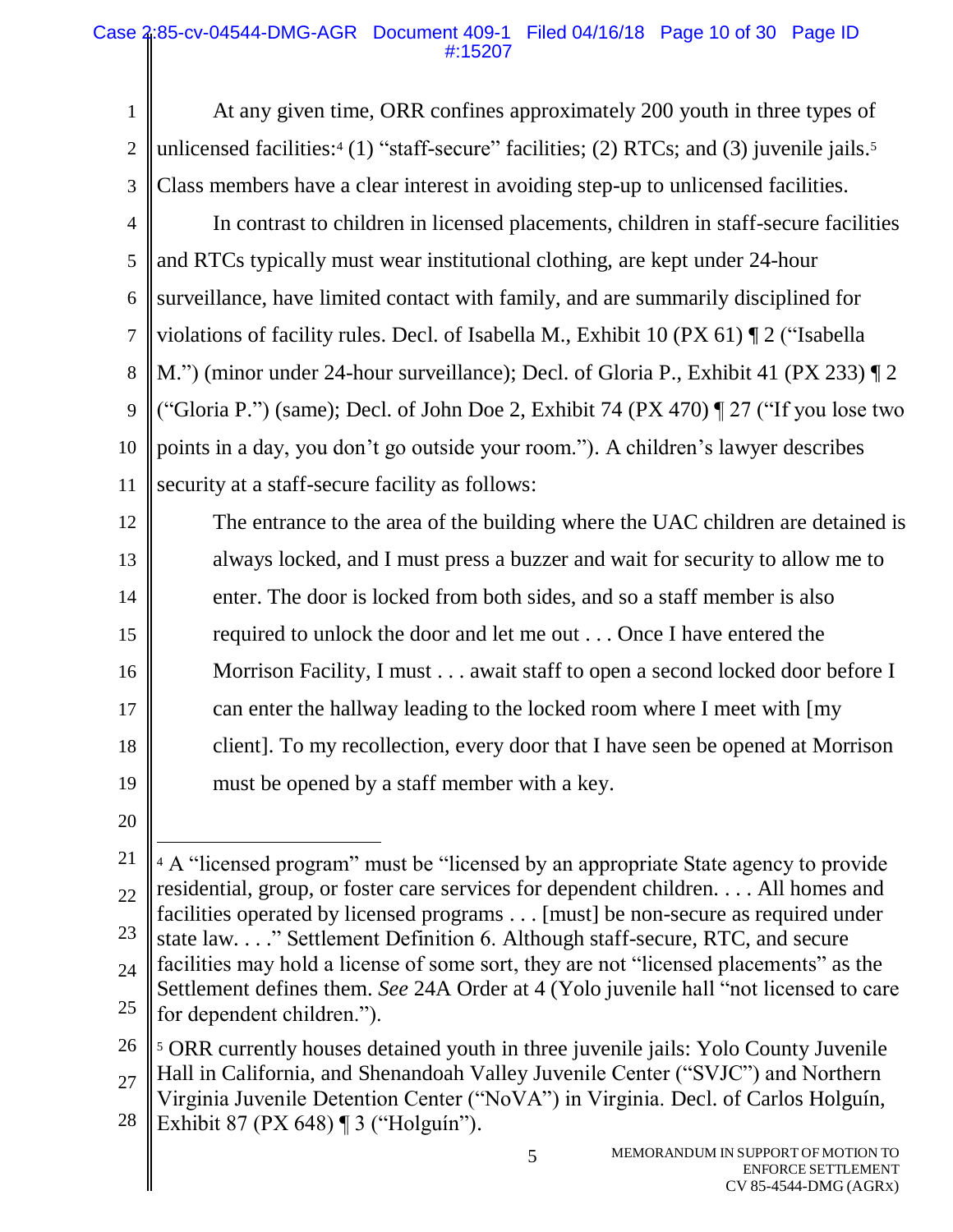## Case 2:85-cv-04544-DMG-AGR Document 409-1 Filed 04/16/18 Page 11 of 30 Page ID #:15208

1 2 3 4 Decl. of Leland Baxter-Neal, Exhibit 5 (PX 32) ¶¶ 9-10; *see also* Decl. of Nicolás C., Exhibit 2 (PX 13, 16-17) ¶¶ 7-8 ("The conditions of Paso are very different from those of the shelter in Kansas City. . . . Everything has a key. . . . I always have to wear a uniform, which makes me feel like a prisoner.").

- 5 6 Conditions in secure facilities are more restrictive and prison-like still. Class member Samuel W. describes them as follows:
- 7 8 9 10 11 I am suffering a lot being in the Yolo Juvenile Detention Center. It is a jail and I sleep in a locked, small jail cell. I can't leave here and have no freedom at all. We only get one hour of time outside each day. I have to live in a small cell with concrete walls. We have to sleep on hard beds with very thin mattresses. Decl. of Samuel W., Exhibit 44 (PX 248) ¶ 8 ("Samuel W.").
- 12 13 14 15 16 17 18 19 20 21 Youth in secure facilities report being handcuffed, locked in cells, and pepper sprayed. Decl. of Julio Z., Exhibit 64 (PX 420-21) ¶¶ 29, 31 ("Julio Z.") ("I sleep in a locked jail cell. . . . The guards also push us, pepper spray us[.] . . ."); Decl. of John Doe 1, Exhibit 73 (PX 460, 462) ¶ 9, 20 ("At Shenandoah, my room had a mattress, a sink, and a toilet . . . I was forced to wear handcuffs on my wrists and shackles on my feet for approximately 10 days in a row."); Decl. of John Doe 3, Exhibit 75 (PX 475) ¶ 12 ("[W]henever I was put in restriction, they took away my mattress and blanket. They took my clothes away about 8 times."); Decl. of D.M., Exhibit 76 (PX 483-84) ¶¶ 16-18 (Children strapped into chairs, and bags placed over their heads; youth thought, "they are going to suffocate me. . .").
- 22
- 23

# **B ORR affords youth neither adequate notice nor opportunity to be heard in denying them licensed placements.**

24 25 26 Despite their clear interest in licensed placement, ORR regularly steps up youth without giving them notice or the least opportunity to be heard. Class member Roberto F.'s description is fairly typical:

27 28

One day I had a disagreement on the soccer field. A staff member approached me suddenly. I was surprised and without thinking I reacted, but I was accused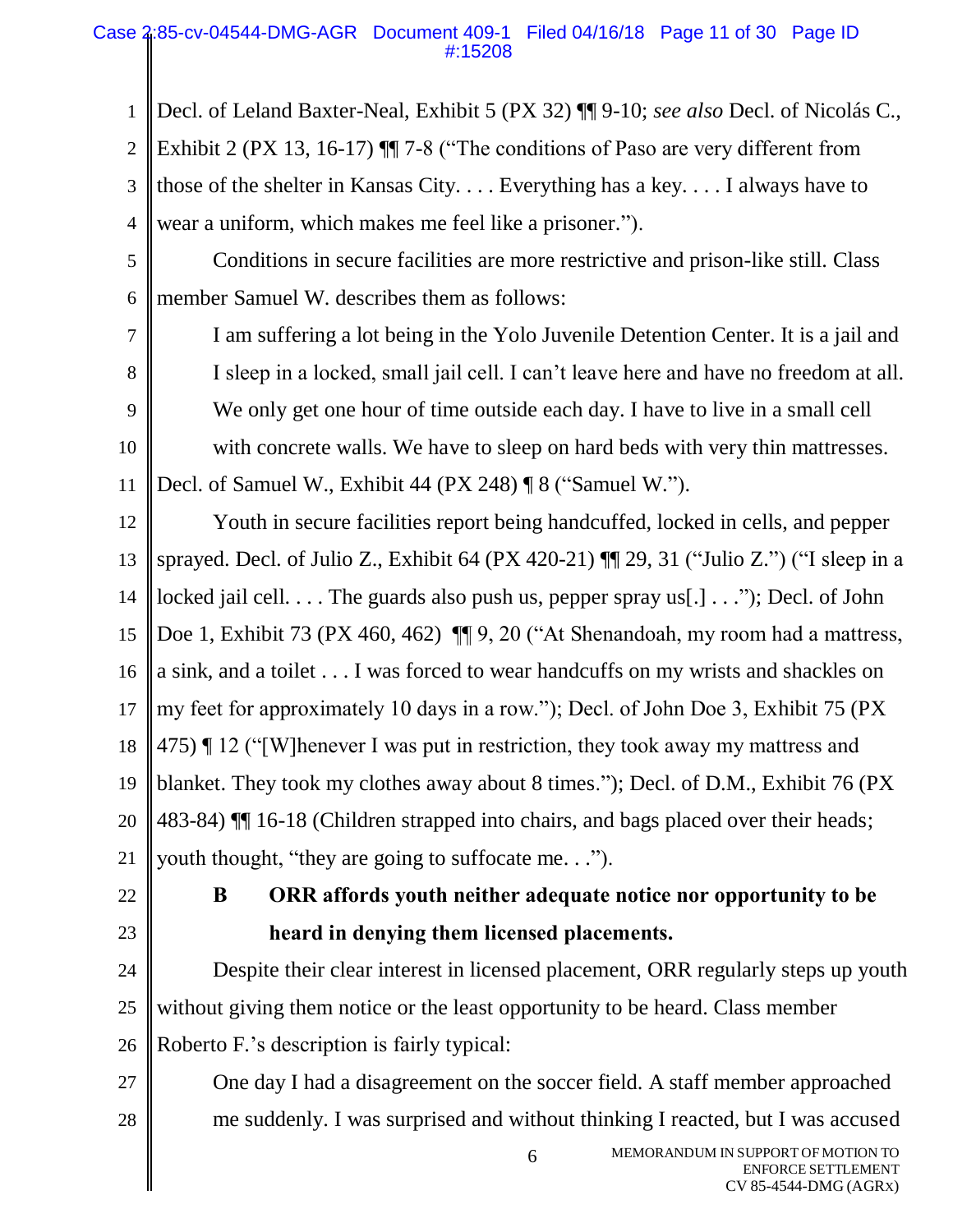2 3

1

4

of beating him. About two days later, suddenly at four in the morning the supervisor came to tell me that they were going to move me to another program. And that is how I arrived at Shenandoah. They gave me no hearing or opportunity to explain my side of the facts.

5 6 7 8 Decl. of Roberto F., Exhibit 37 (PX 214, 218) ¶ 7 ("Roberto F."); *see also* Decl. of Jaime V., Exhibit 45 (PX 252-53) ¶¶ 11-14 (youth not told where he was going; thought he was being deported); Decl. of Ricardo U., Exhibit 39 (PX 225) ¶ 2 (stepped up minor falsely told he was being stepped down); Gloria P. (PX 233) ¶ 3

9 (stepped up minor falsely told she was going to another shelter).<sup>6</sup>

10 11 12 13 14 15 And ORR step-ups are *entirely* unilateral. The agency purports to use a "placement tool," into which it enters information about a child. ORR, Children Entering the United States Unaccompanied: § 1.3.2, *available at* www.acf.hhs.gov/orr/resource/children-entering-the-united-states-unaccompaniedsection-1#1.3.2 (last rev. Apr. 22, 2016). The tool generates a "score" and recommends placement: licensed or stepped up. Only ORR supervisory federal field

16 specialists may override the tool's recommendation. *Id*.

17 18 19 20 21 22 23 24 25 Once ORR decides to step up a youth, it sometimes uses a form, "Notice of Placement in a Restrictive Setting," Exhibit 22, PX 114-15, which, to Plaintiffs' knowledge, exists only in English, to explain its reasons for step-up. Most youth report never having seen the form. Samuel W. (PX 248) ¶¶ 2, 7 ("I speak Spanish and only a few words of English. . . . When the government sent me to Yolo Juvenile Detention Center, . . . I don't remember them ever giving me any explanation of my rights in Spanish . . ."); Supp. Decl. of Isabella M., Exhibit 11 (PX 66-67) ¶ 6 (minor never given form notice of placement in restrictive setting); Supp. Decl. of David I., Exhibit 15 (PX 86-87) ¶ 3 (same).

26

 $\overline{a}$ 

<sup>27</sup> 28  $6$  ORR's failing to notify children of the basis for step-up also denies notice of their right to judicial review in violation of Settlement ¶ 24C.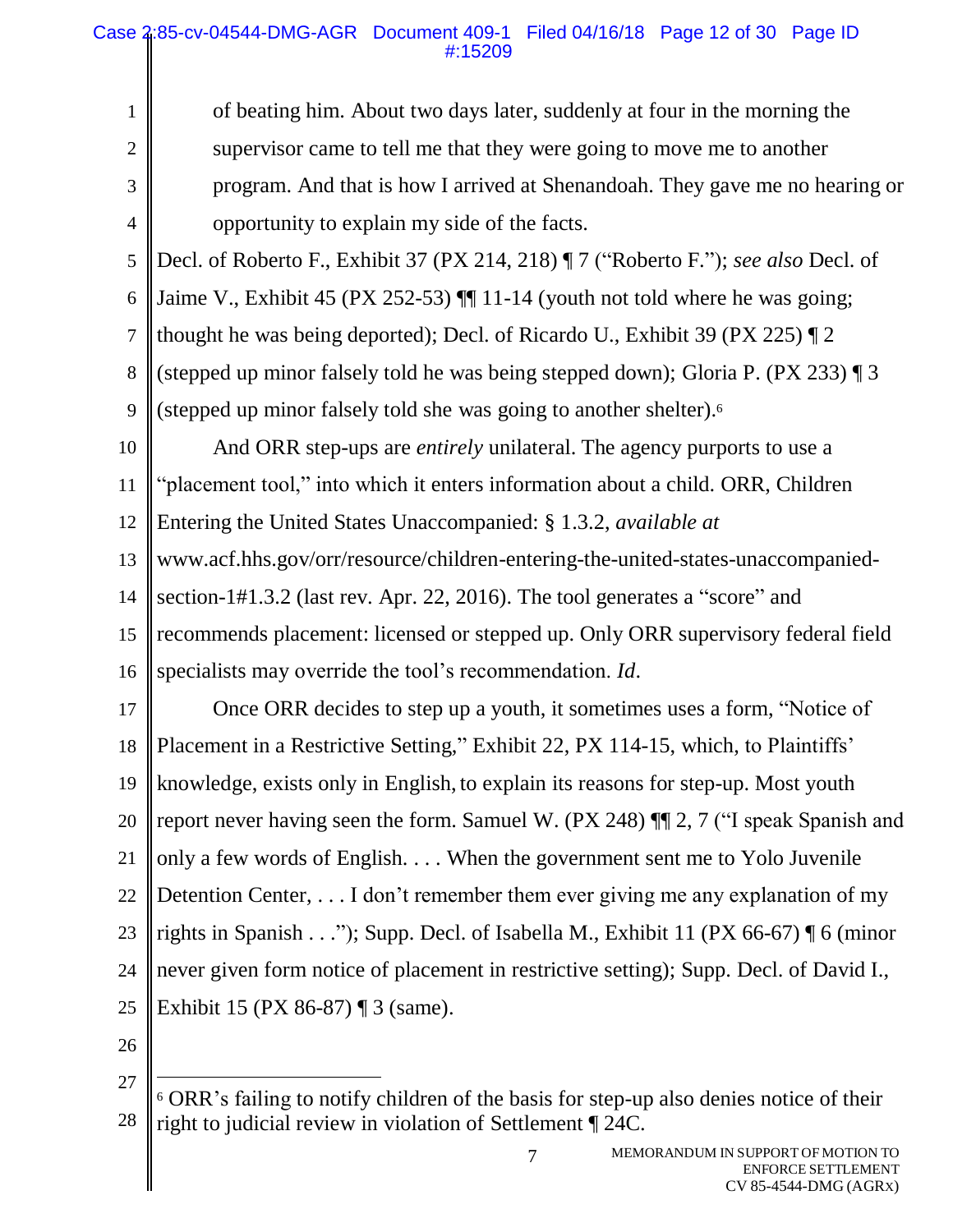| $\mathbf{1}$   | Even were ORR to issue its form notice consistently, it would do class                                                                                                               |
|----------------|--------------------------------------------------------------------------------------------------------------------------------------------------------------------------------------|
| $\overline{2}$ | members little good. Few read English, and ORR allows neither children nor their                                                                                                     |
| 3              | lawyers to inspect or rebut its evidence or otherwise oppose step-up. Short of going to                                                                                              |
| $\overline{4}$ | federal court, children simply have no procdure by which they may contest ORR                                                                                                        |
| 5              | decisions to deny licensed placement. <sup>7</sup> Decl. of Sofia O., Exhibit 40 (PX 228) $\sqrt{ }$ 5                                                                               |
| 6              | ("Sofia O.") ("I did not have an opportunity to object to the transfer."); Gloria P. (PX)                                                                                            |
| $\overline{7}$ | 233) I 3 ("I don't remember receiving any document that explained that I had the                                                                                                     |
| 8              | right to challenge the government's decision to send me to Shiloh."); Decl. of Javier                                                                                                |
| 9              | C., Exhibit 30 (PX 170) $\P$ 4 ("Javier C.") (same); Decl. of D.M., Exhibit 76 (PX 481)                                                                                              |
| 10             | ¶ 5 ("But I never had a chance to dispute this [transfer.]").                                                                                                                        |
| 11             | This is not exactly what the Ninth Circuit envisioned when it affirmed this                                                                                                          |
| 12             | Court's order requiring ORR to provide minors bond hearings:                                                                                                                         |
| 13             | For those minors in secure detention, bond hearings additionally provide an                                                                                                          |
| 14             | opportunity to contest the basis of such confinement. For example, the TVPRA                                                                                                         |
| 15             | allows children to be placed in secure detention facilities only if they pose a                                                                                                      |
| 16             | safety risk to themselves or others, or have committed a criminal offense.                                                                                                           |
| 17             | These are precisely the determinations made by an immigration judge at a bond                                                                                                        |
| 18             | hearing.                                                                                                                                                                             |
| 19             | Providing unaccompanied minors with the right to a hearing under Paragraph                                                                                                           |
| 20             | 24A therefore ensures that they are not held in secure detention without cause.                                                                                                      |
| 21             |                                                                                                                                                                                      |
| 22             | <sup>7</sup> ORR purports to allow children to request "reconsideration" of placement in a                                                                                           |
| 23             | secure or RTC facility, but only <i>after</i> they have spent 30 days in one. Exhibit 22, PX<br>115. Youth who have spent far longer in such facilities report knowing nothing about |
| 24             | this or any other means to request step-down. E.g., Gloria P. (PX 233) $\P$ 4 (youth                                                                                                 |
| 25             | detained nearly four months in RTC; "No one has sat down with me and reviewed<br>whether I should be stepped down $\ldots$ or told me $\ldots$ what I have to do in order to         |
| 26             | step down."); Decl. of Carlos A. Exhibit 31 (PX 175) ¶ 5 ("Carlos A.") (youth                                                                                                        |
| 27             | detained three months in juvenile hall; "I don't remember them ever telling me that I<br>could ask for the decision to put me here to be reviewed"); Decl. of Gabriela N.,           |
| 28             | Exhibit 19 (PX 103) ¶ 7 (same; youth detained three months in RTC).                                                                                                                  |
|                | MEMORANDUM IN SUPPORT OF MOTION TO<br>8<br><b>ENFORCE SETTLEMENT</b><br>CV 85-4544-DMG (AGRX)                                                                                        |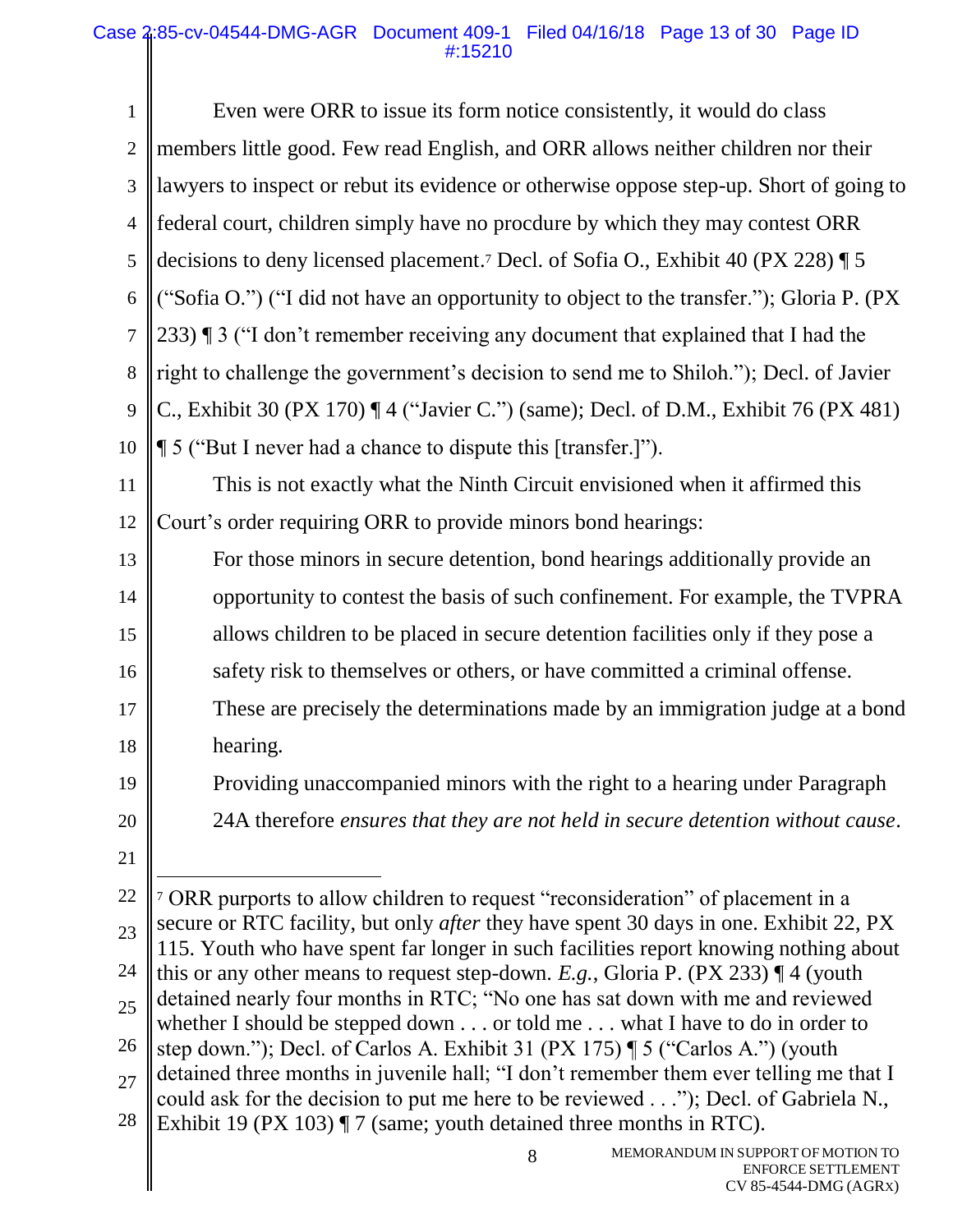*Flores v. Sessions*, 862 F.3d 863, 868 (9th Cir. 2017) (emphasis added).

2 3 4 5 6 ORR simply disregards the Ninth Circuit's holding, insisting that it "only applies to the question of dangerousness as it applies to release. An immigration judge's order may be taken under advisement when making a placement decision but is not binding on ORR . . ." Email from T. Biswas, Feb. 23, 2018, Exhibit 70, PX 448. 8

7 8 9 Nor is class members' suing in federal court a viable remedy. ORR contrives to deny them counsel to challenge step-ups, thus ensuring that indigent, non-Englishspeaking minors have no meaningful chance to do so.

10 11 12 13 14 TVPRA § 235(c)(5) requires ORR to "ensure, to the greatest extent practicable . . . that all unaccompanied alien children who are or have been in the custody of [ORR], and who are not [from continguous countries], have counsel to represent them in *legal proceedings or matters and protect them from mistreatment.* . . ." (Emphasis added.)

15 16 17 18 19 Congress appropriates funds so ORR may provide lawyers to minors in its custody. Between 2009 and 2013, ORR paid the Vera Institute of Justice nearly \$40 million to provide legal services. Exhibit 16, Plaintiffs' Exhibits, Aug. 12, 2016 (Dkt. 239-3), at 51. Vera sub-contracts with legal aid programs to represent class members. *Id*. at 7-9.

20 21 All this does class members little good in securing their rights under the Settlement:

22 Lawyers whom the Vera Institute funds had, and continue to have, [little]

- 23 latitude in advocating for detained immigrant and refugee children. ...
	- [D]uring my employment with [Vera-funded] HIAS Pennsylvania I was
- 25 instructed that I could not assist detained children [to] challenge ORR's release
- 26

 $\overline{a}$ 

24

1

<sup>27</sup> 28 <sup>8</sup> Mr. Biswas issued his email in the case of former class member Santiago H. An immigration judge found Santiago not dangerous and ordered ORR to step him down. Custody Order, Feb. 21, 2018, Exhibit 68, PX 443. ORR simply refused.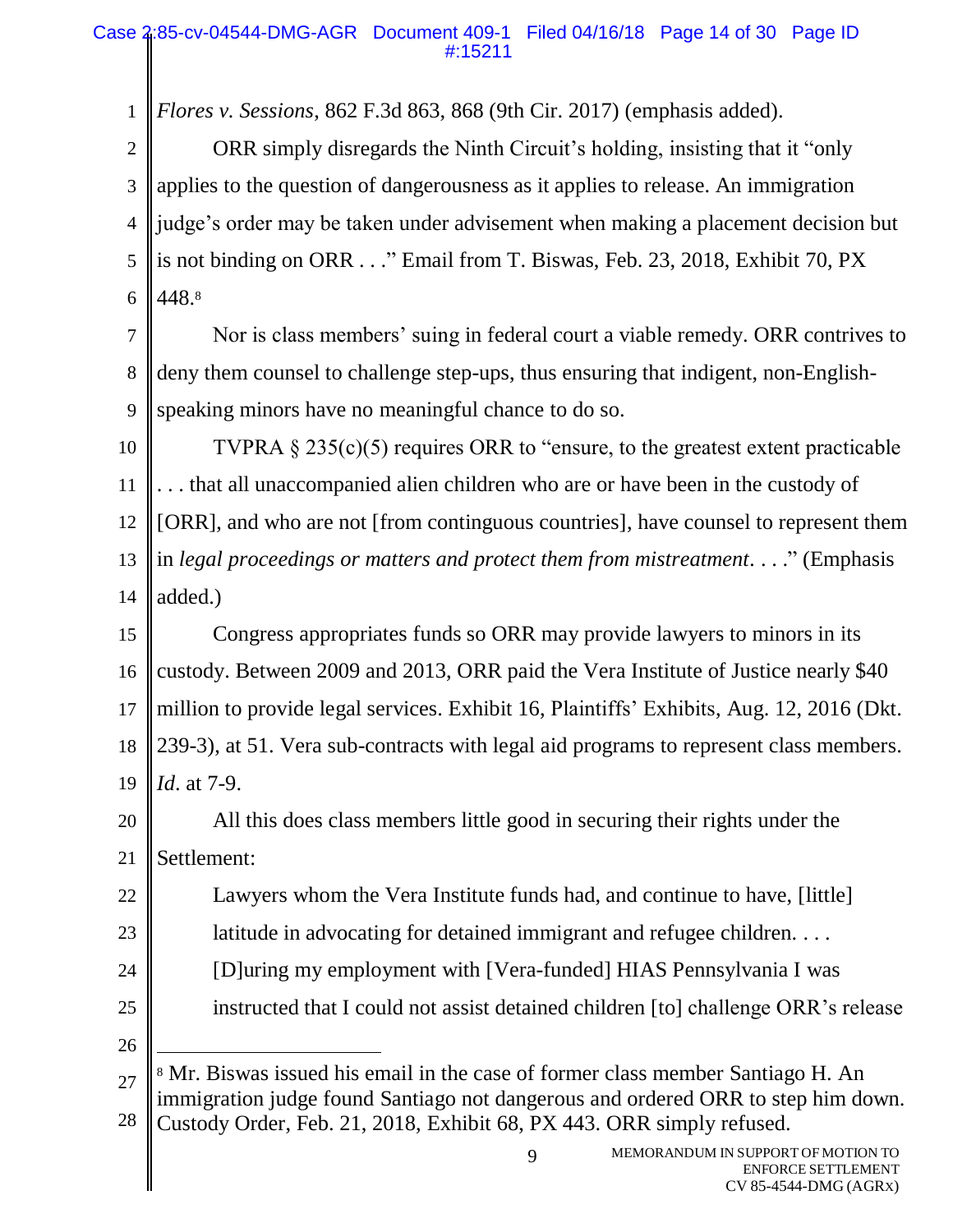or placement decisions, no matter how arbitrary or otherwise unlawful ORR's decisions appeared. I know of no Vera-funded legal services provider who has ever represented a minor in federal court against ORR.

4 5 6 7 Decl. of Justin Mixon, Exhibit 81 (PX 588) ¶ 9 ("Mixon"); *see also* Affidavit of Lorilei Williams, Exhibit 85 (PX 617) ¶ 19 (ORR "hobbles free legal services providers who undertake to represent detained children."); Decl. of Megan Stuart, July 29, 2016, Exhibit 86 (PX 626-27) ¶¶ 22-24 (same).

8 9 10 11 12 13 As a practical matter, Vera-funded services are the *only* legal help most class members will ever get. Mixon (PX 587) ¶ 8 ("Apart from Vera Institute-funded legal services providers, I know of only a handful of lawyers who are truly versed in the rights of immigrant and refugee minors in ORR custody. In my experience, private practitioners generally lack the resources to pursue federal litigation on behalf of their  $\text{clients}[\,.]\,.\,.$ ").

14 15 ORR's blocking Vera lawyers from helping detained minors challenge step-up ensures that few, if any, class members will ever do so.

16

1

2

3

## **D Peremptory step-ups violate ¶¶ 19, 21 and 24B of the Settlement.**

17 18 ORR's policies deny minors licensed placements on grounds neither the Settlement nor the TVPRA authorize.

19 20 21 22 23 The Settlement permits unlicensed placement in five circumstances<sup>9</sup>: the minor (1) has committed a violent crime or non-petty delinquent act; (2) threatened violence while in federal custody; (3) is an unusual escape-risk; (4) is so disruptive that secure confinement is necessary to protect the minor or others; or (5) must be protected from smugglers and the like. Settlement  $\P$  21.<sup>10</sup>

24

 $\overline{a}$ 

27  $§ 235(c)(2)(A).$ 

MEMORANDUM IN SUPPORT OF MOTION TO ENFORCE SETTLEMENT 10 28 <sup>10</sup> Even if an exception to licensed placement applies, ORR must house children in the "least restrictive setting" practicable, Settlement ¶ 11, and may not place minors in a

<sup>25</sup> 26 <sup>9</sup> The TVPRA allows ORR only two: *i.e.*, the youth "is a danger to self or others or has been charged with having committed a criminal offense." TVPRA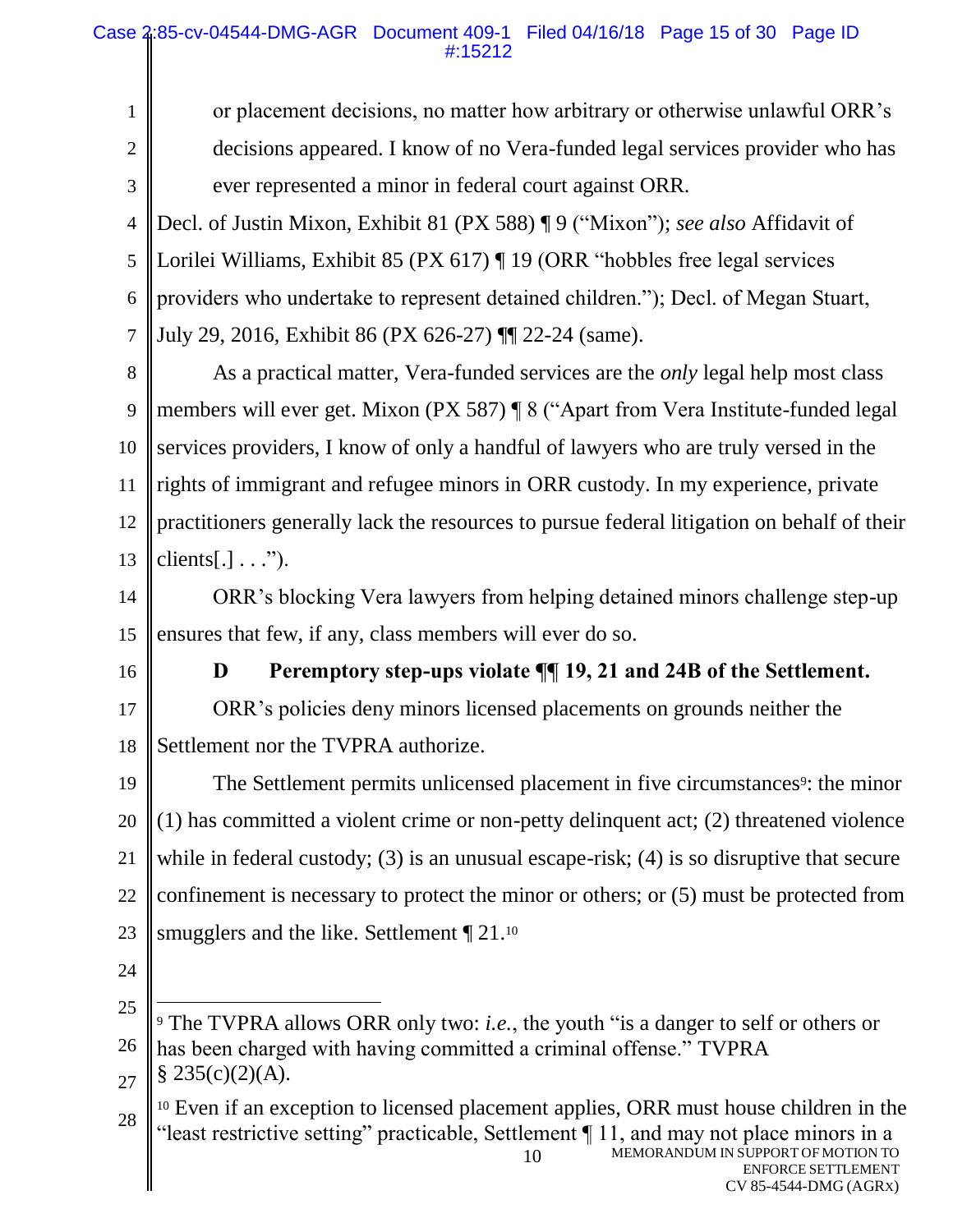1 2 3 ORR's "Notice of Placement in a Restrictive Setting," Exhibit 22, however, posits seven reasons for secure, four for staff-secure, and four for RTC placement, a *total of 15* grounds for denying class members their right to licensed placement.

4 5 6 7 8 Some of these "extras" express little more than vague *suspicion* that a juvenile *might* be dangerous: *e.g.*, "inappropriate sexual behavior," or "[h]av[ing] selfdisclosed . . . gang involvement prior to placement in ORR custody that requires further assessement." Paragraph 21, however, allows step-up under specific circumstances, not mere vague suspicion.

9 10 11 12 13 14 15 16 There can be no material dispute that ORR in fact dispatches youth to secure facilities precipitiously. In *Saravia v. Sessions*, 280 F. Supp. 3d 1168 (N.D. Cal. 2017), ICE re-arrested several juveniles whom ORR had earlier released, allegedly because they were involved with gangs. *Id*. at 1178. ORR sent the youth to juvenile halls, including Yolo County's. *Id*. at 1199. Yet according to Yolo County Juvenile Hall's Chief Probation Officer, ORR's evidence for sending the minors to his facility was "often insufficient, and . . . the Yolo County Probation Department . . . did not have just cause to detain most of these minors." *Id*. at 1199.

17 18 19 20 21 22 The court preliminarily enjoined ORR to provide re-arrested juveniles bond hearings and to release those whom immigration judges found non-dangerous. *Id*. at 1205-06. Twenty-nine youth received hearings; judges ordered ORR to release twenty-six. Request for Judicial Notice, *Saravia v. Sessions*, No. 18-15114 (9th Cir., March 16, 2018), Exhibit 79 (PX 554-55). All told, ORR had wrongly sent 90 percent to secure facilities.

- 23 24 25 This Court has ample discretion to require meaningful procedural protection against ORR's wrongfully denying class members their right to licensed placement. It should do so by entering Plaintiffs' proposed order.
- 26

 $\overline{a}$ 

<sup>27</sup> 28 juvenile hall if "less restrictive alternatives," such as a "medium security facility" or "another licensed program" are available. Settlement ¶ 23.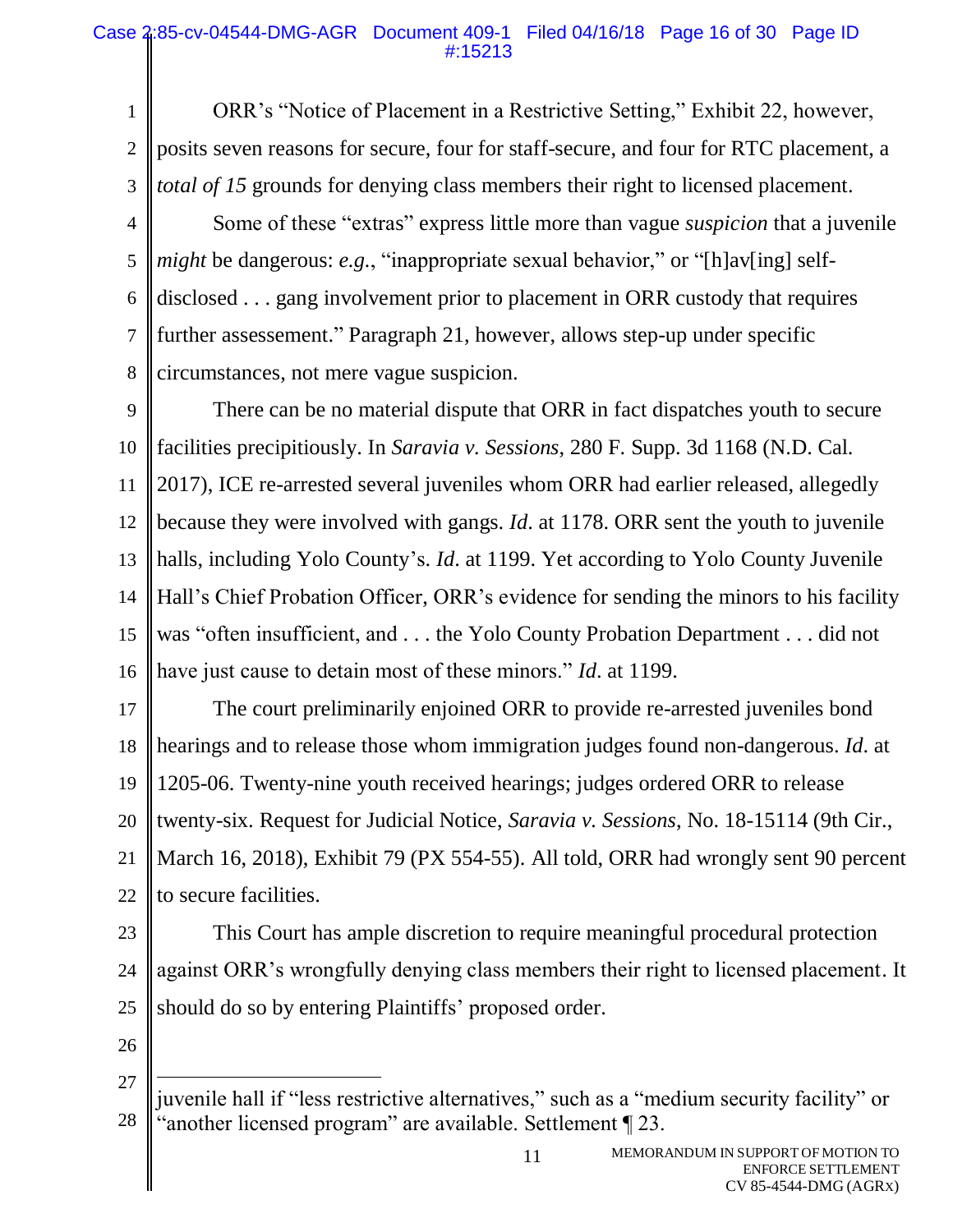1 2

3

4

## **IV ORR UNLAWFULLY MEDICATES YOUTH WITHOUT PARENTAL AUTHORIZATION.**

ORR also regularly places youth on multiple psychotropic medications. It often tells children little or nothing about the drugs, nor does the agency obtain parental consent, or the legal equivalent thereof, to medicate children.

5 6 7 8 9 10 11 There can be no question that psychotropic drugs can seriously and permanently injure children, yet ORR routinely administers such drugs to youth in utter disregard of state laws designed to support children's mental health. Even when a child may truly benefit from psychotropics, both the law and common decency demand that parents decide whether their child should be medicated. Again, ORR prefers to act autocratically, regularly medicating children without consulting their parents, even those readily available to ORR and facility staff.

12

# **A ORR regularly compels youth to take psychotropic medications.**

13 14 ORR regularly places detained children on multiple psychotropic drugs regardless of the child's concerns or wishes.

12 15 16 17 18 19 20 21 22 23 24 25 26 27 28 Sometimes, facility staff will not tell youth what drugs they are being given or why. *See, e.g.*, Julio Z. (PX 418)  $\P$  16 ("I never knew exactly what the pills were."); Julio Z. Patient Profile, Exhibit 63 (PX 413) (listing Clonazepam, Divalproex, Duloxetine, Guanfacine, Latuda, Geodon, and Olanzapine); Decl. of David I., Exhibit 14 (PX 81) ¶ 7 ("David I.") ("I take four pills in the morning and about four to six pills in the evening. I don't know what all these pills are for, but I think the one I take at night are for depression and anxiety."); David I. Patient Profile, Exhibit 57 (PX 400) (listing Clonidine, Escitalopram, and Quetiapine); Decl. of Rosa L., Exhibit 17 (PX 95) ¶ 5 ("Rosa L.") ("I take 4 or 5 pills . . . one of the pills is for anxiety. I don't know what the other pills are for."); Rosa L. Patient Profile, Exhibit 58 (PX 402) (listing Aripiprazole, Chlorpromaz, Desmopressin, Escitalopram, Lamotrigine, Lithium, and Trazodone); Javier C. (PX 170) ¶ 5 ("I took nine pills in the morning and seven in the evening. I don't know what medications I was taking . . ."); Decl. of Maricela J., Exhibit 48 (PX 262)  $\P$  4 ("Maricela J.") ("I take 4 pills in the morning ...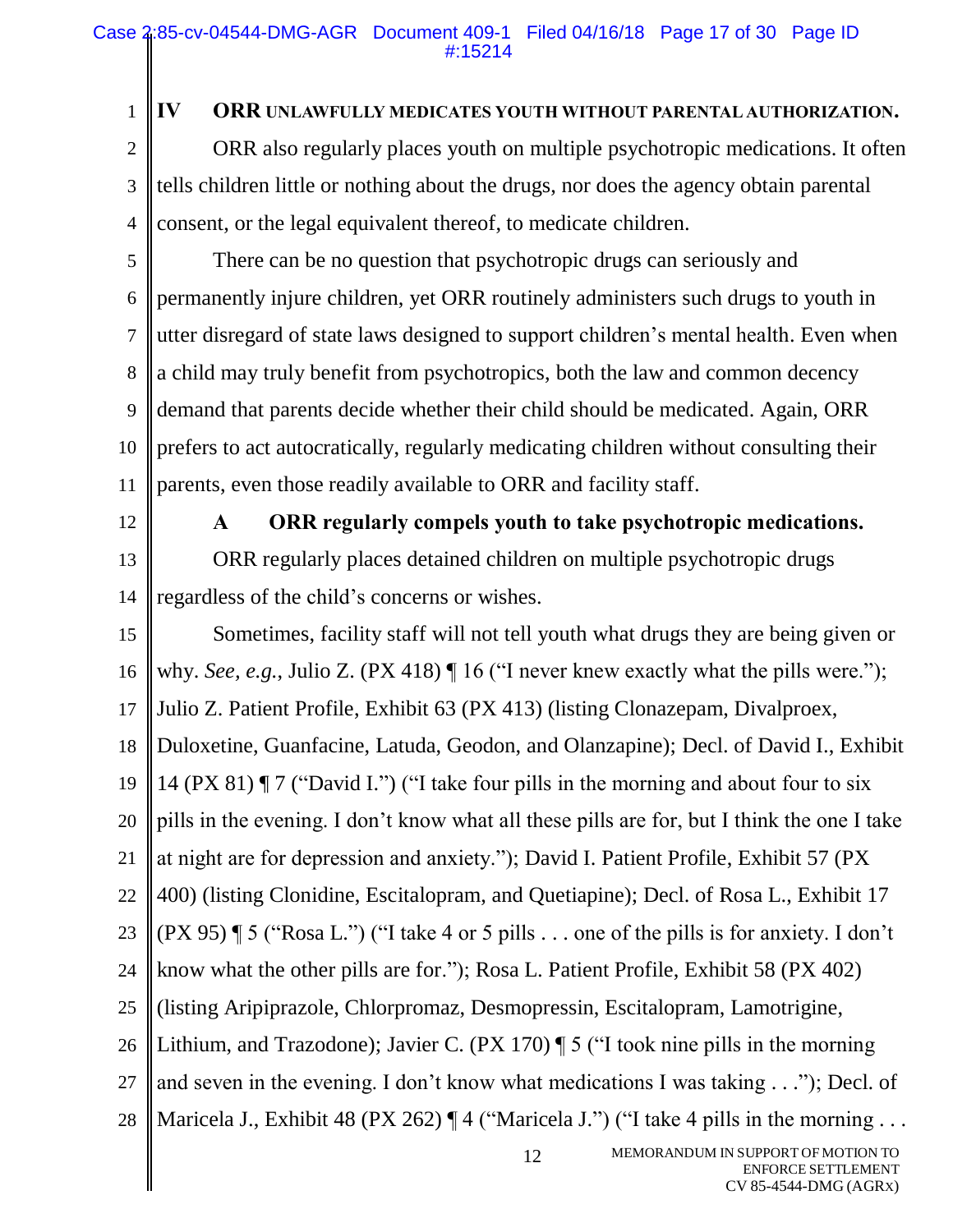1 2 then I have to take 5 more pills at night. I have not been told why I am required to take all this medication.").

3 4 5 6 7 8 9 10 11 12 13 14 15 16 ORR gives class members no choice but to take whatever psychotropic medications it prescribes. Youth report being told that if they refuse drugs they will remain detained, be denied release or privileges, or be physically forced to take them. *See, e.g.*, Julio Z. (PX 417-18) ¶¶ 15, 16 ("The staff threatened to throw me on the ground and force me to take the medication. I also saw staff throw another youth to the ground, pry his mouth open and force him to take the medicine. . . . They told me that if I did not take the medicine I could not leave, that the only way I could get out of Shiloh was if I took the pills."); David I. (PX 82) ¶ 8 ("I have not refused taking the pills because I was told that . . . would make me stay at Shiloh longer . . ."); Rosa L. (PX 95) ¶ 6 ("Sometimes they give me forced injections . . . one or two staff hold my arms and the nurse gives me an injection."); Maricela J. (PX 263) ¶ 8 ("I witnessed staff members forcefully give medication four times . . .two staff members pinned down the girl . . . and a doctor gave her one or two injections . . ."); Isabella M. (PX 62) ¶ 14; Sofia O. (PX 229) ¶ 11.<sup>11</sup>

17 18 19 20 21 22 Nor does ORR allow children who object to being medicated any procedural recourse. *See, e.g.*, Julio Z. (PX 418) ¶ 20 ("I tried to ask [the doctor] why I was being forced to take the medications but he would ignore my questions . . . I wasn't told of any way that I could challenge the decision to be on the medications."); Maricela J. (PX 262) **[5** ("I have complained about receiving too many medications and Dr. Ruiz says it is not within his control  $\dots$ "); Javier C. (PX 171)  $\P$  10 ("I wanted

23 24

<sup>25</sup> 26 27 28  $\overline{a}$ <sup>11</sup> Youth report that Shiloh staff, in particular, will leave medicated children in common areas until they recover their senses. *See, e.g.*, Javier C. (PX 171) ¶ 8 (" $[T]$ hey would come and give me a shot to tranquilize me.... [Then] they left me in the classroom near the wall to sleep."); David I. (PX 83) ¶ 11 ("Two staff grabbed me, and the doctor gave me the injection despite my objection and left me there on the bed.").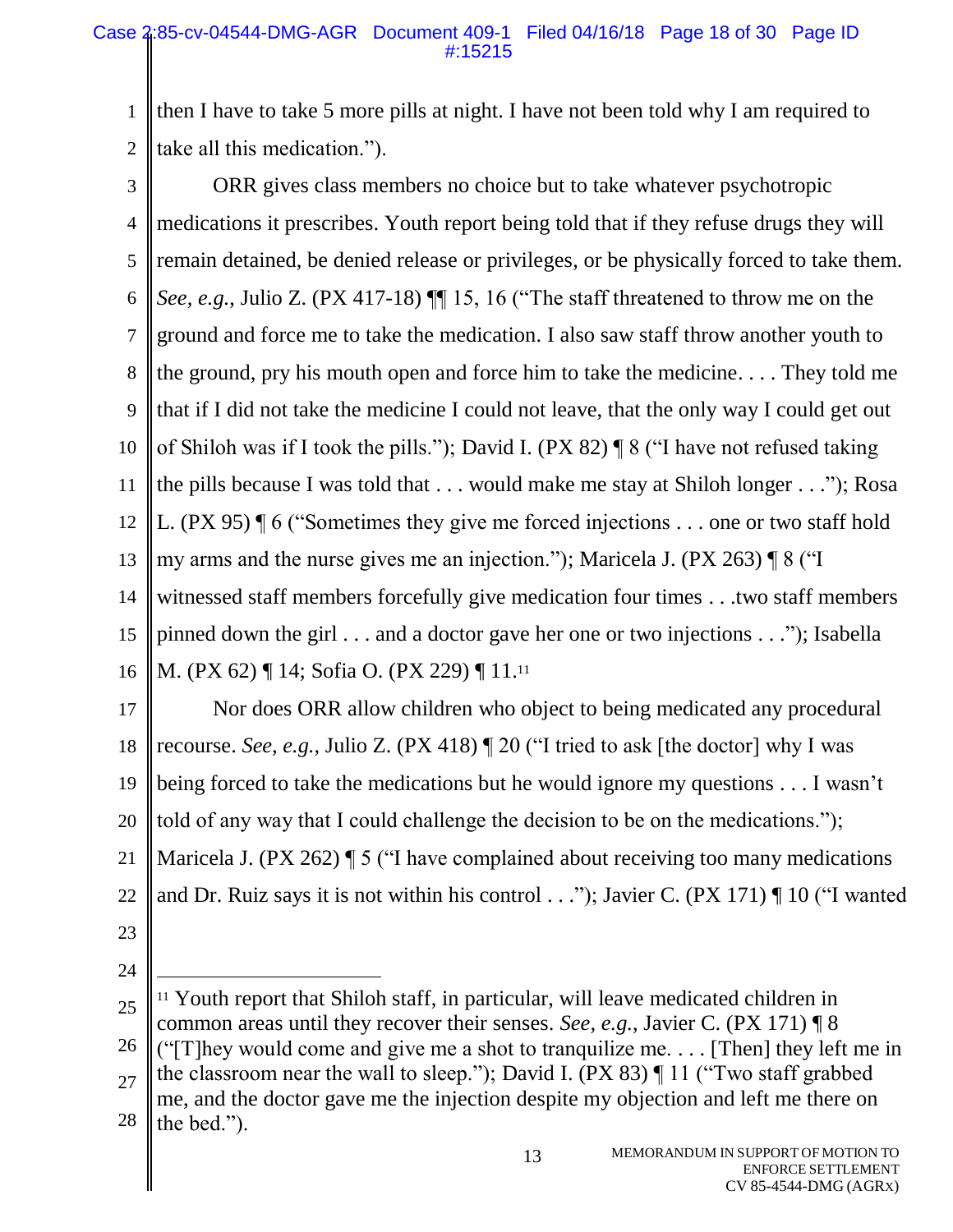1 2 to stop taking all these medications . . . but . . . they told me that I had to continue because it calmed me.").

3 4

# **B ORR unlawfully usurps parental rights to make medication decisions.**

5 6 7 8 9 10 11 ORR medicates children wholly without regard for their parents' wishes. *See, e.g.*, Decl. of Mother of Isabella M., Exhibit 12 (PX 71, 74) ¶ 4 ("Mother of Isabella M.") ("Nobody asked me for my permission to give medications to my daughter, even though the staff at Shiloh has always had my telephone number and address."); Maricela J. (PX 263)  $\P$  7 ("I don't think anyone in my family was asked if it was okay for me to take medicine."); David I. (PX 81) ¶ 7 ("As far as I know, ORR did not ask my mother for permission before thay gave me the medication.").

12 13 14 15 16 17 18 19 20 21 22 23 24 25 ORR or facility staff instead sign forms "consenting" to children's medication, though the forms themselves recognize the consenting authority only of a "Parent, Guardian, or Conservator." *See, e.g.*, Decl. of Carter White, Exhibit 89 (PX 654-55) (Shiloh staff sign consent form, not parent, relatives or potential sponsor); (Isabella M. Medication Forms, Exhibit 59, PX 404-05 (medication forms signed by Shiloh staffer Tabatha Ketner as "Parent, Guardian, or Conservator"); Gabriela N. Medication Form, Exhibit 60, PX 407 (same); Sofia O. Medication Form, Exhibit 61, PX 409 (same); Julio Z. Parental Medical Authorization Form, Exhibit 62, PX 411 (medical consent supplied by Yolo Director F. Ray Simmons, not parent or guardian). 12  $\overline{a}$ <sup>12</sup> ORR's forms appear to require its own consent before facilities medicate children, but they do not suggest that facilities obtain consent from a child's parent or

26 27 judicially authorized consenter. *See, e.g.*, ORR Authorization for Medical, Dental, and Mental Health Care for Carlos A., Exhibit 88, PX 651-52. As discussed below,

Texas law requires such judicial authorization in the absence of parental consent.

28 Tex. Fam. Code Ann. § 266.004(b).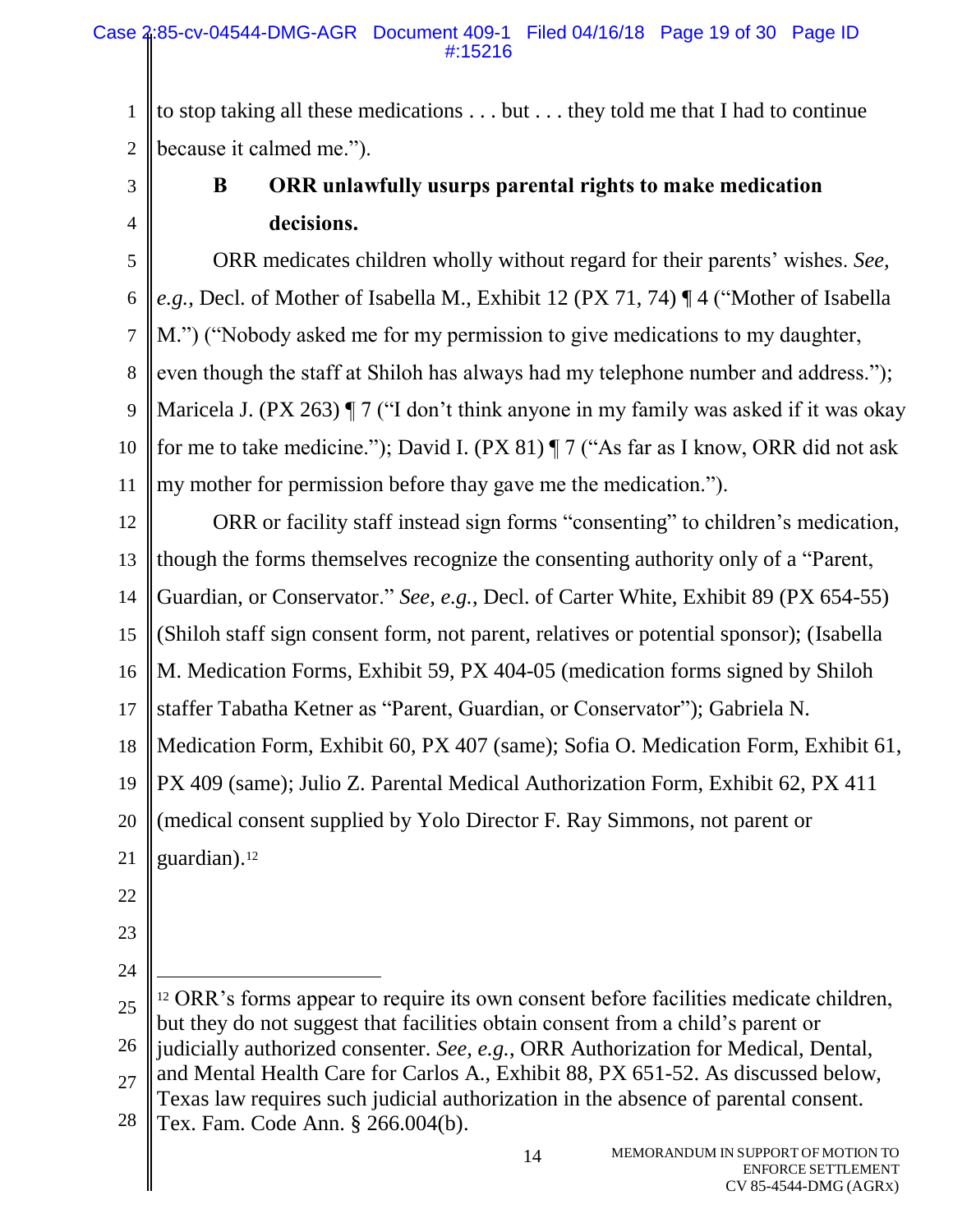1

## **C Psychotropic drugs threaten children with serious, long-term injury.**

2 3 4 5 6 7 8 Psychotropic medications act on the central nervous system and affect cognition, emotions, and behavior, and serious, long-lasting adverse effects are common. In adults, psychotropic drugs can have serious and sometimes irreversible side effects, including psychosis, seizures, irreversible movement disorders, suicidal ideation, weight gain, and organ damage. Government Accountability Office, GAO-12-270T, *Foster Children: HHS Guidance Could Help States Improve Oversight of Psychotropic Prescriptions*, 5-6 (Dec. 1, 2011) ("HHS Guidance").

9 10 11 12 13 14 15 16 Comparatively little is known about the effects of psychotropic drugs on children and adolescents. ACF Children's Bureau, ACYF-CB-IM-12-03, *Information Memorandum*, 7-8 (Apr. 11, 2012) ("ACF Memorandum"). The FDA has approved only a few such drugs for children, and when these are prescribed, careful oversight and monitoring are essential. HHS Guidance at 4. Giving children *multiple* psychotropic drugs is almost always to be avoided because "[i]ncreasing the number of drugs used concurrently increases the likelihood of adverse reactions and longterm side effects, such as high cholesterol or diabetes . . . " *Id*.

17 18 19 20 21 22 23 24 25 26 The importance of oversight when giving psychotropic medications to children is well established. Without it, the potential for abuse—including using drugs as "chemical straight-jackets" to control children, rather than to treat actual mental health needs—is unacceptably high. *See* 42 U.S.C. § 622(b)(15)(A) (requiring states to develop "a plan for the ongoing oversight and coordination of health care services for any child in a foster care placement," including "protocols for the appropriate use and monitoring of psychotropic medications."); ACF Memorandum 10-11 ("Strengthened oversight of psychotropic medication use is necessary" as is "close supervision and monitoring . . . [and] careful management and oversight" in administering children psychotropics.).

27 28 Not surprisingly, children medicated in ORR custody report negative side effects, including nausea, dizziness, somnolence, depression, and grotesque weight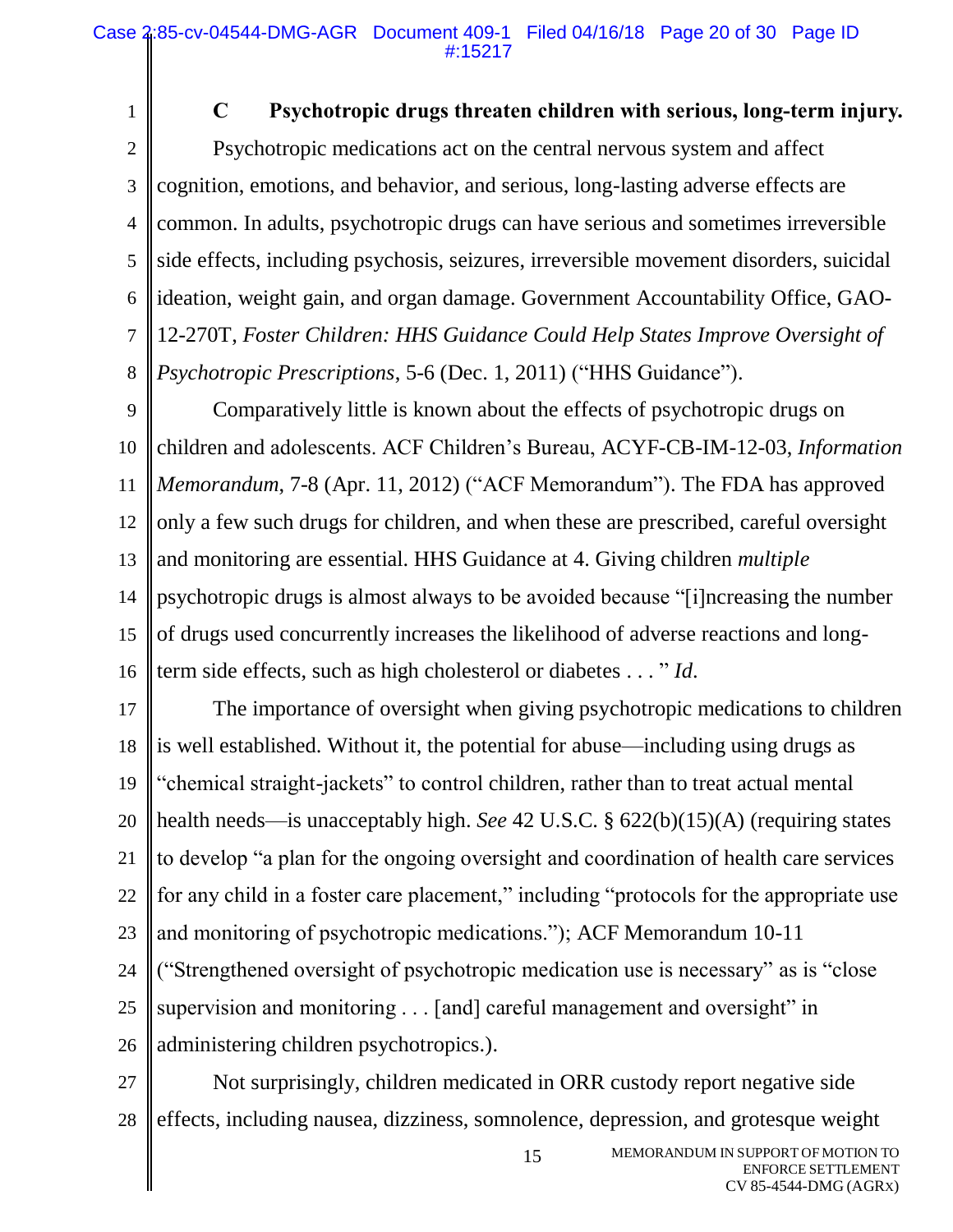1 2 3 4 5 6 7 8 9 10 11 12 13 14 15 16 17 18 19 20 21 22 23 24 25 26 27 28 gain. *See, e.g.*, Julio Z. (PX 418) ¶ 18 ("After taking the medication, I was more tired, I felt sad and my eyes got teary . . . I began to gain a lot of weight . . . In approximately 60 days, I gained 45 pounds."); Javier C. (PX 170) ¶ 5 ("The medicine made me fat. I used to be really skinny."); Maricela J. (PX 262) ¶ 5 ("When I take medicine, I do not have any mood. . . . I have suffered side effects including headaches, loss of appetite and nausea."); Mother of Isabella M. (PX 71, 74) ¶ 4 ("[T]hey are requiring [my daughter] to take very powerful medications for anxiety. I have noted that [she] is becoming more nervous, fearful, and she trembles. [She] tells me that she has fallen several times . . . because the medications were too powerful and she couldn't walk."); Letter re: Psychotropic Medications, Exhibit 27, Attachment 10, PX 158 (Yolo psychologist notes child "overmedicated"; recommends drugs be "taper[ed] off"). **D ORR's disregard for state law safeguards in medicating youth violates the Settlement.** Facilities in which ORR places minors with mental health needs must "meet those standards . . . set forth in Exhibit 1." Settlement ¶¶ 6, 8.<sup>13</sup> Exhibit 1 requires that licensed programs "comply with all applicable *state child welfare laws* and regulations . . . and shall provide or arrange for the following services for each minor in its care: . . . *appropriate* mental health interventions when necessary. (Emphasis added). *See also* Letter from James De La Cruz, April 2, 2018, Exhibit 83, PX 598 (acknowledging applicability of Texas law to Shiloh RTC). In Texas, where Shiloh RTC is located, <sup>14</sup> parents have the right to control a minor child's medical, dental, and psychological treatment absent a judicial  $\overline{a}$ <sup>13</sup> Licensed or not, ORR may place children only in facilities that are "safe" and "consistent with . . . concern for the particular vulnerability of minors . . ." Settlement ¶ 12A. <sup>14</sup> Though the most severe medication abuses occur at Shiloh RTC, juveniles at other ORR facilities are also administered psychotropics. *See, e.g.*, Julio Z. Parental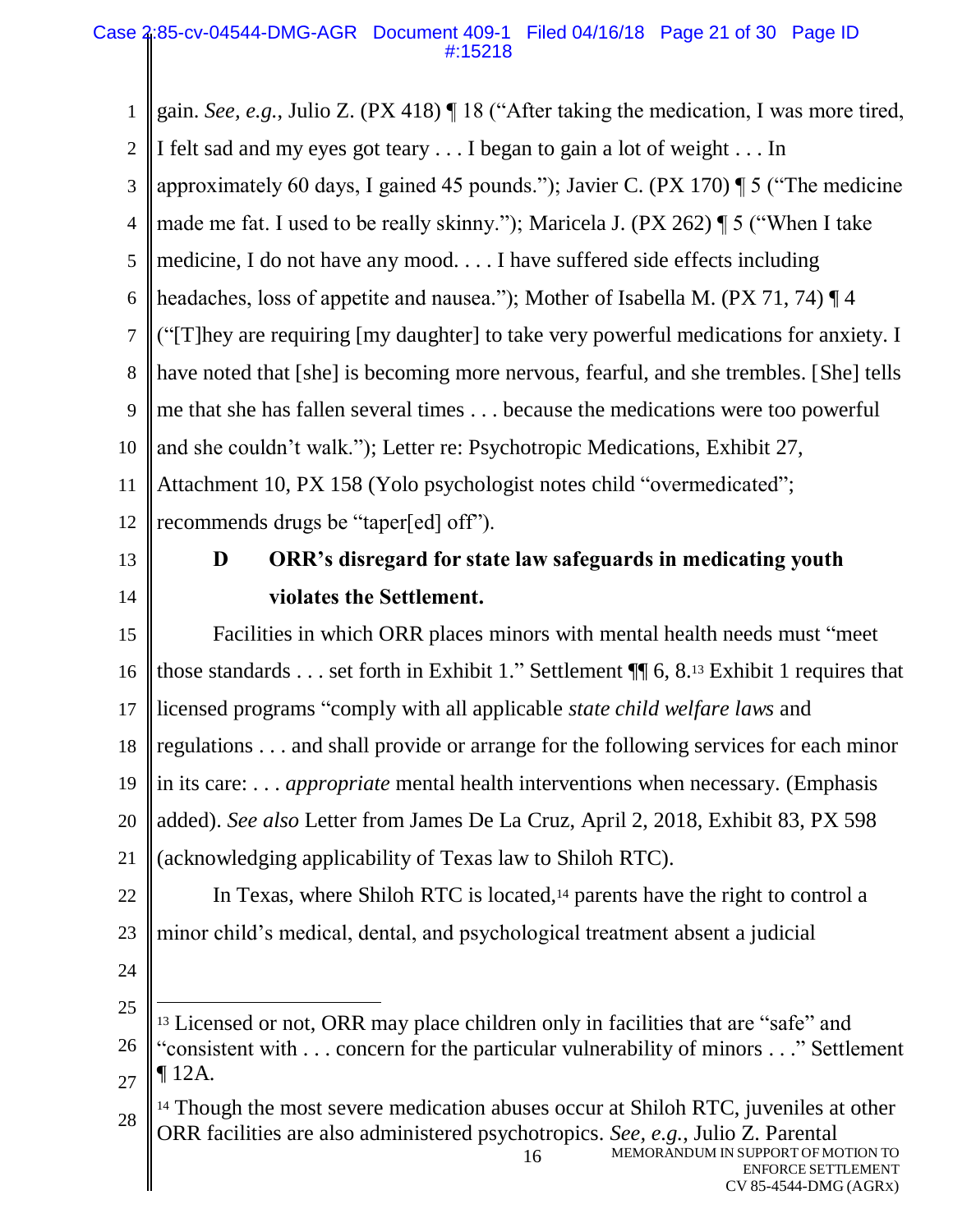## Case 2:85-cv-04544-DMG-AGR Document 409-1 Filed 04/16/18 Page 22 of 30 Page ID #:15219

1 2 3 4 5 determination of unfitness. Tex. Fam. Code Ann. § 151.001(a)(6). Only rarely does Texas law permit non-parents to authorize a child's medical treatment. Tex. Fam. Code Ann. § 32.001. Even adults with the "actual care, control, and possession of the child" must obtain "written authorization to consent from a person having the right to consent" to treat a minor. Tex. Fam. Code Ann. § 151.001(a)(4)*.*

6 7 8 9 10 When the state's Department of Family and Protective Services ("DFPS") acts *in loco parentis*, Texas law requires that it obtain judicial authorization to treat a minor. Tex. Fam. Code Ann. § 266.004(a), (b). DFPS may not unilaterally designate itself or treatment center staff as a child's medical consenter. DFPS, CHILD PROTECTIVE SERVICES HANDBOOK § 11113.2.

11 12 13 14 15 Consent to administer psychotropics to dependent youth must be given by someone lawfully authorized to do so, and the consenting party must be informed of risks and alternatives to the proposed medications. Tex. Fam. Code Ann. § 266.0042. The consenter must also be told about non-pharmacological alternatives to psychotropic drugs. CHILD PROTECTIVE SERVICES HANDBOOK, *supra*, § 11323.

16 17 18 19 Preferring autocracy to due process, ORR does none of this. The Court should order ORR to obtain parental consent, or the lawful equivalent thereof, and to otherwise comply fully with state law when administering psychotropic drugs to detained youth.

20 21 **V ORR PEREMPTORILY EXTENDS MINORS' DETENTION ON SUSPICION THAT AVAILABLE CUSTODIANS MAY BE UNFIT.**

22 Youth may spend weeks, months or even years in ORR custody. Each day,

23 they risk offending staff or violating facility rules, whereupon ORR may summarily

step them up. <sup>15</sup> Beyond subjecting them to institutional security and drugging, step-up

- 24
- 25 26  $\overline{a}$ Medical Authorization Form, Dec. 4, 2016, Exhibit 62, PX 411 (Yolo Institutional Services Director provide medical consent in place of parent/guardian).

MEMORANDUM IN SUPPORT OF MOTION TO ENFORCE SETTLEMENT 17 27 28 <sup>15</sup> At any given time, ORR detains about 40 youth in RTCs, 50 in juvenile halls, and 115 in staff-secure facilities. Holguín (PX 648) ¶ 4. ORR's data do not include the average length of stay for youth placed in these facilities. However, in December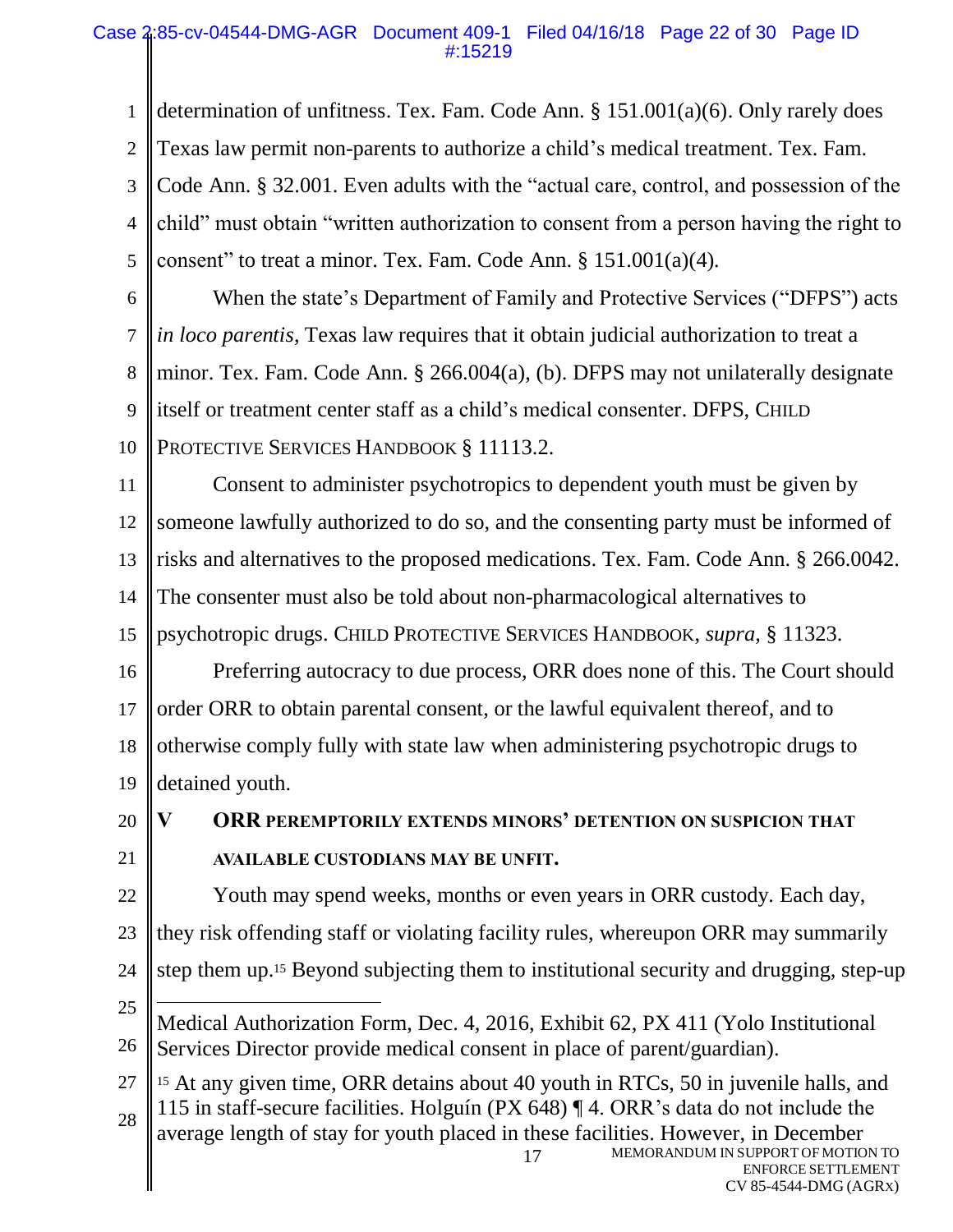1 2 deals youth an additional blow: once ORR sends a youth to an unlicensed placement, his or her chances of prompt release vanish.

3 4 5 6 7 8 9 Settlement ¶ 14 provides: "Where the INS determines that the detention of the minor is not required either to secure his or her timely appearance before the INS or the immigration court, or to ensure the minor's safety or that of others, the INS shall release a minor from its custody without unnecessary delay . . ."<sup>16</sup> Further grounding ORR's obligation to minimize children's detention, Settlement ¶ 18 provides, "Upon taking a minor into custody, the INS . . . shall make and record the prompt and continuous efforts on its part toward . . . the release of the minor . . ."

10

11

# **A ORR unlawfully demands exceptional abilities in custodians for stepped-up youth.**

12 13 14 The Settlement is clear: ORR has three—and only three—reasons to continue youth in detention: (1) dangerousness; (2) flight-risk; and (3) the lack of a custodian who will not harm or neglect them. Settlement  $\P$  14.

15 16 17 18 ORR professes not to detain youth as flight-risks. ORR, Interim Guidance on *Flores v. Sessions*, July 18, 2017, Exhibit 8, PX 48 ("Interim Guidance"). And since July 2017, immigration judges have reviewed a child's dangerousness. 24A Order, *aff'd*, *Flores v. Sessions*, *supra*, 862 F.3d 863.

19 20 ORR continues, however, to detain children indefinitely because it suspects a potential custodian may be unfit, and it does so entirely without timely neutral and

21

25 Children in RTCs faced similar odds: ORR released one class member from MercyFirst to a custodian during December, and one from Shiloh. *Id*.

26 27 28 <sup>16</sup> If a child has more than one potential custodian, ORR must release first to a parent, then to a legal guardian, adult sibling, aunt, uncle, or grandparent, an unrelated adult or entity designated by the minor's parent, a juvenile shelter, and finally, if there is no likely alternative to long-term detention, an unrelated adult. Settlement ¶ 14.

<sup>22</sup> 23 24  $\overline{a}$ 2017 ORR released just one youth to a custodian from Shenandoah Valley Juvenile Center, one from Yolo Juvenile Hall, and none from Northern Virginia Juvenile Detention Center. *Id*. (PX 649) ¶ 5.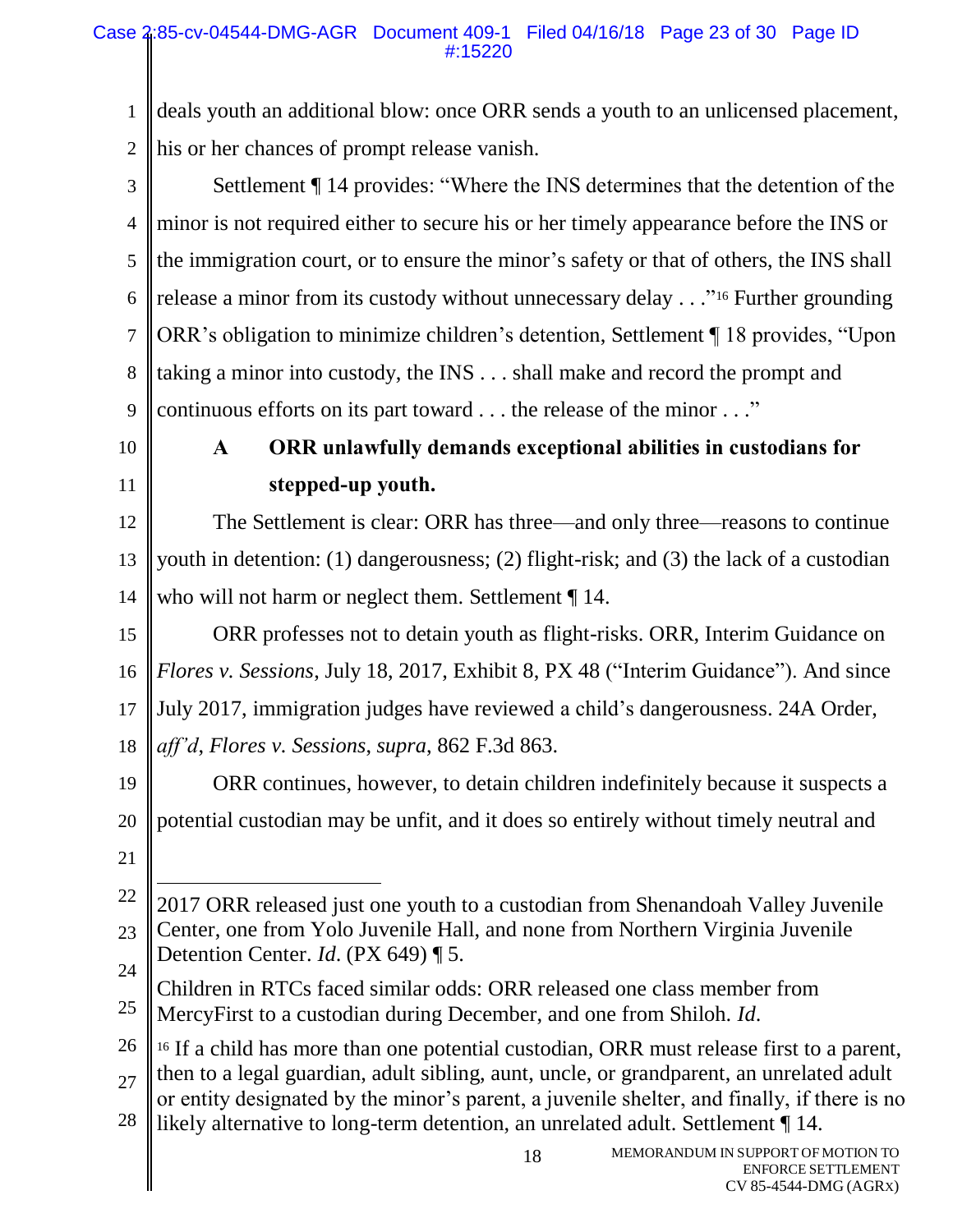1 2 3 detached review. *E.g.*, Interim Guidance, PX 48. In reality, ORR extends nondangerous children's confinement for reasons having little or nothing to do with a custodian's actual propensity to harm or neglect.

4

5 6 7 8 9 10 In June 2017 ORR amended its online "Policy Guide" to provide: "The ORR/FFS elevates release decisions to the ORR Director, or the Director's designee, for any UAC in a secure or staff secure facility, or for any UAC who had previously been in a secure or staff secure facility. The ORR Director or designee makes release decisions for children in these types of facilities." ORR, Children Entering the United States Unaccompanied: § 2.7, *available at* www.acf.hhs.gov/orr/resource/childrenentering-the-united-states-unaccompanied-section-2#2.7 (last rev. June 12, 2017).

11 12 13 14 15 16 17 18 ORR's director must now approve the release of all class members "who are in or were previously placed in a secure or staff-secure facility [even if they] have prevailed in a *Flores* bond hearing on a question of dangerousness . . ." or were stepped up on the weight of "incomplete, *inaccurate or erroneous* information" that the minor was affiliated with a gang. FAQ: ORR DIRECTOR'S RELEASE DECISION, Jan. 26, 2018, Exhibit 24, PX 120 (emphasis added). Children, their parents and other available custodians describe a Kafkaesque experience in trying to free a child from ORR detention.

19 20 21 22 23 24 25 26 Class member Santiago H.'s experience illustrates ORR's refusal to release children from secure detention. In November 2017, ORR confined Santiago at the Shenandoah Valley Juvenile Center ("SVJC"). Case Review, undated, Exhibit 71, at PX 451. SVJC personnel determined that Santiago "does not present any mental health concerns," "gets along well with others," and "does not appear to present a risk to himself or the community at this time." *Id*. at PX 452. SVJC recommended ORR release Santiago to his aunt. *Id*. ORR ignored the findings and recommendation, leaving Santiago in secure confinement for months.

27 28 In February 2018, Immigration Judge John Bryant held a bond hearing and found Santiago not a danger to the community. The court ordered ORR to step him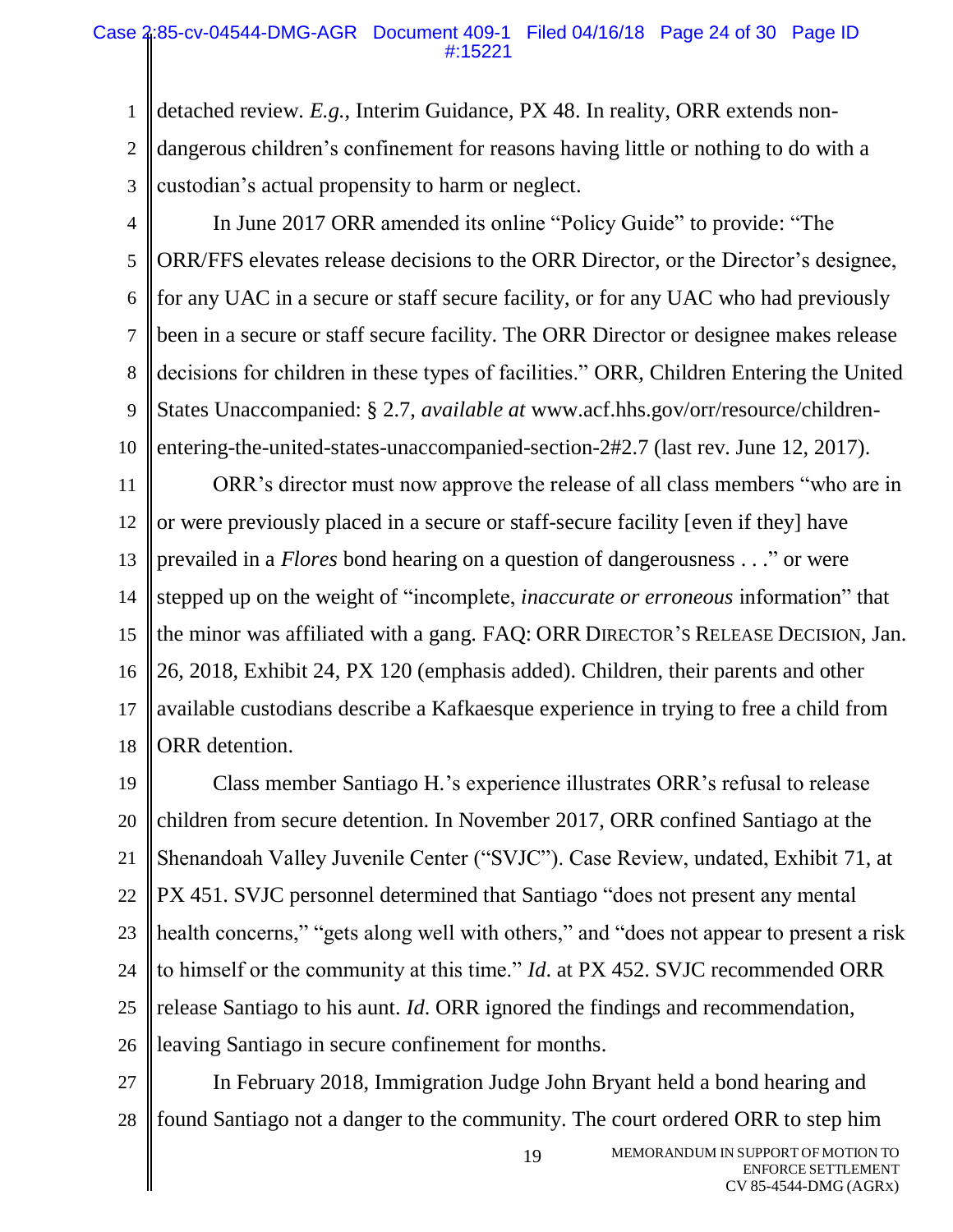1 2 3 4 5 6 7 8 9 10 11 12 13 14 15 16 17 18 19 20 21 22 23 24 25 26 27 down to a less secure placement. Custody Order, Feb. 21, 2018, Exhibit 68, PX 443. ORR ignored the order. Email from T. Biswas, Feb. 23, 2018, Exhibit 70, PX 448. In March Santiago turned 18, and ORR turned him over to ICE. ICE dispatched Santiago to an adult detention facility. Later that month, Immigration Judge Karen Donoso-Stevens ordered Santiago released. Order of the Immigration Judge, March 20, 2018, Exhibit 69, PX 445. Santiago is now free to live with his aunt, which ORR could block *only* because she would harm or neglect him. The only difference: Santiago was now a day older.<sup>17</sup> In September 2017, ORR placed class member Nicolás C. at the Paso staffsecure facility in Portland, Oregon. According to his mother, ORR prolonged her son's confinement because she had earlier suffered from cancer: [Case worker] Erich . . . assured me again and again that the [release] process would not take long, about 30 days at the most. . . . I sent [all the documents he requested] without delay. . . . However, Erich kept asking me for more and more documents: among them, files from doctors to verify that my cancer would not hinder me from taking care of my son. These . . . caused me great sorrow, and they did not seem necessary to have my son. I believe that a mother has the right to take care of her child even though she is incapacitated, although I am not. It occurred to me that they were looking for an excuse to deny me my son $[.] \ldots$ Decl. of Mother of Nicolás C., Exhibit 1 (PX 3, 7) ("Mother of Nicolás C.") ¶¶ 7-8; *see also* Grandfather of Gabriela N., Exhibit 67 (PX 438) ¶ 9 ("Grandfather of Gabriela N.") (youth detained six months at Shiloh RTC; "I got the impression that the home investigator didn't think I made enough money to be able to support [my granddaughter] and myself."); Decl. of Camila G., Exhibit 55 (PX 393) ¶ 8 ("Camila  $\overline{a}$ <sup>17</sup> If Santiago's example provokes a feeling of déjà vu, it is with good reason. *See* 24A

28 Order at 8 (youth spent months in secure ORR detention, only to be released pursuant to immigration judge's order after turning 18 and being transferred to ICE custody).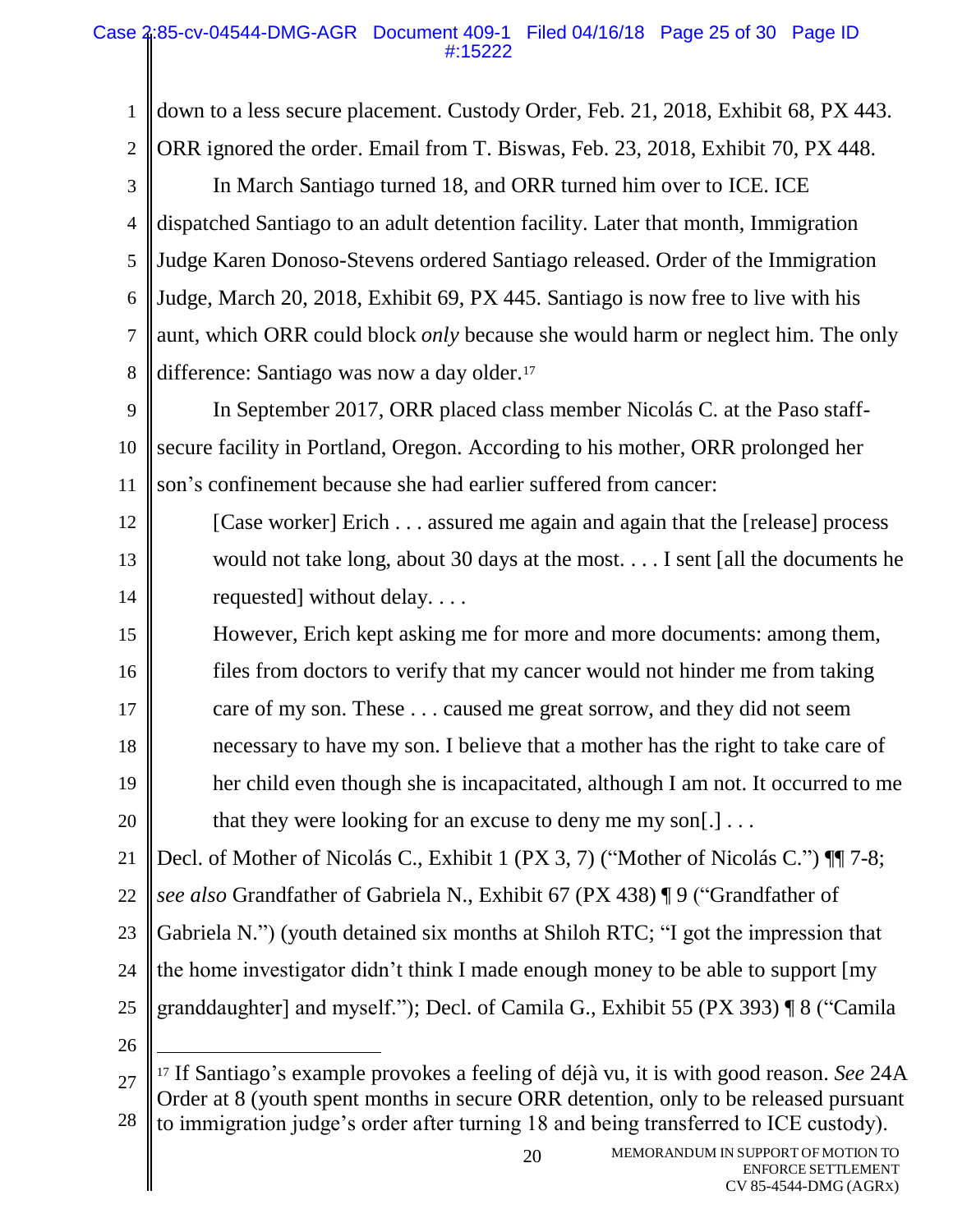1 2 3 4 G.") (youth detained for one year and three months; "My case worker told me that the only reason that I haven't been released to my aunt . . . is because I don't have an official birth certificate[.] . . . My mother died before she could register me for [one].").<sup>18</sup>

5

6

28

for the child).

# **B ORR prolongs children's detention on the specious ground that mental health care is elsewhere unavailable.**

7 8 9 10 11 ORR also extends detention of youth summarily placed in RTCs on the theory they cannot get mental health care anywhere else. Notice of Placement in a Restricive Setting, Exhibit 22, PX 114 (grounds for RTC placement include, "ORR has determined that you have a psychiatric or psychological issue that cannot be addressed in an outpatient setting.").<sup>19</sup>

12 13 14 15 16 17 18 19 20 21 22 23 24 25 26  $27$  $\overline{a}$ <sup>18</sup> Accounts abound of ORR prolonging children's detention for no apparent reason. *E.g.*, Carlos A. (PX 176) ¶ 10 (minor detained four months; "My case manager said the only reason that I haven't been released is that the government is now reviewing my case. They have not told me how long it would take . . ."); Decl. of Miguel B., Exhibit 32 (PX 179) ¶ 5 (youth detained five months; "My mom began trying to get me back . . . Someone came to inspect her house and everything came out well. Neither of us understands why I am still here."); Roberto F. (PX 214, 217) ¶ 6 (youth detained ten months; "[M]y mom moved from Kansas to Texas to be closer to me. . . . They continued to take long making the decision to let me live with her. According to her, the government did a study of the home, and everything went well."). <sup>19</sup> The evidence suggests that months or years of detention itself brings on the psychological distress for which ORR then medicates children: Since last year, when my daughter became a prisoner, I have noticed that she is more and more depressed . . . She tells me that she doesn't want to be in the detention center. When my daughter and I lived together in Honduras, we never had mental problems. . . . In my opinion, detention is affecting [Isabella] a lot, and she would quickly get better if they were to return her to me. Mother of Isabella M. (PX 70-71, 73-74) ¶ 3; *see also* Grandfather of Gabriela N. (PX 439) ¶¶ 14-15 (granddaughter "did not have any mental health problems. . . . I think that being locked up for several months has made her be more anxious and upset."); Excerpts from ORR File for Victoria R., Exhibit 84, PX 605 ("Separation from family" and "Frustration of lengthy reunification process" are "Major Stressors"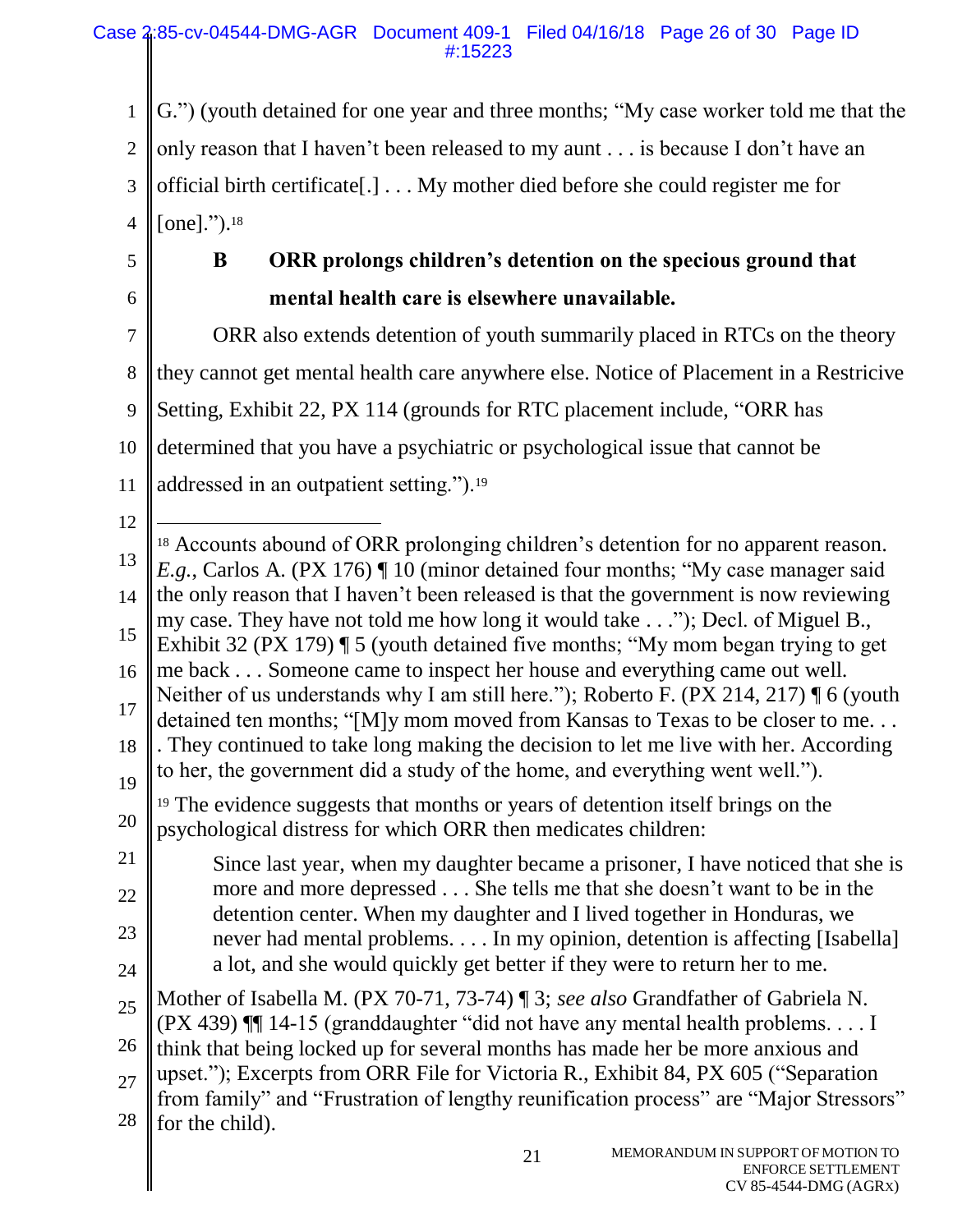## Case 2:85-cv-04544-DMG-AGR Document 409-1 Filed 04/16/18 Page 27 of 30 Page ID #:15224

| $\mathbf{1}$   | Since May 2017—some 10 months now—ORR has detained Isabella M. In                                                                                                                              |
|----------------|------------------------------------------------------------------------------------------------------------------------------------------------------------------------------------------------|
| $\overline{2}$ | early October 2017, ORR placed her at the Shiloh RTC, from which it has doggedly                                                                                                               |
| 3              | refused to release her because "[t]he doctor has said I can't leave until I can control                                                                                                        |
| $\overline{4}$ | myself. He hasn't told me a time frame for how long it will be before I'm ready."                                                                                                              |
| 5              | Isabella M. (PX 61) ¶ 3. Isabella M.'s mother corroborates:                                                                                                                                    |
| 6              | During the summer of last year, a home investigator, Jorge Arango, came twice                                                                                                                  |
| 7              | to evaluate my house When he finished, he told me that everything was                                                                                                                          |
| 8              | approved Much time went by without any further word I called several                                                                                                                           |
| 9              | times asking when they were going to give me [Isabella] back. They always                                                                                                                      |
| 10             | answered that it depended on the doctor                                                                                                                                                        |
| 11             | Mother of Isabella M. (PX 71, 74) ¶ 5; see also Decl. of Daniella Q., Exhibit 9 (PX                                                                                                            |
| 12             | 57) $\parallel$ 3 ("I have been told that the doctor has to say it is alright to release me to my                                                                                              |
| 13             | dad."); Decl. of Victoria R., Exhibit 13 (PX 78) $\P$ 4 (same); Decl. of Arturo S.,                                                                                                            |
| 14             | Exhibit 21 (PX 110) $\P$ 3 (same).                                                                                                                                                             |
| 15             | ORR must give non-dangerous youth a prompt and meaningful<br>$\mathbf C$                                                                                                                       |
| 16             | opportunity to be heard regarding a proposed custodian's fitness.                                                                                                                              |
| 17             | Rather than assess custodians' basic fitness, ORR consistently demands                                                                                                                         |
| 18             | extraordinary prowess of stepped-up class members' custodians. <sup>20</sup> The Settlement,                                                                                                   |
| 19             | however, allows ORR to detain a non-dangerous minor only if it "has reason to                                                                                                                  |
| 20             | believe [an available custodian] may <i>harm or neglect</i> the minor" Settlement $\P$ 11                                                                                                      |
| 21             | (emphasis added). <sup>21</sup>                                                                                                                                                                |
| 22             | Even assuming, <i>arguendo</i> , the Settlement were to allow ORR to demand                                                                                                                    |
| 23             | exceptional qualifications of custodians for stepped-up youth, it affords no                                                                                                                   |
| 24             |                                                                                                                                                                                                |
| 25             | <sup>20</sup> Inasmuch as ORR steps up youth autocratically in the first place, its leveraging                                                                                                 |
| 26             | step-up to confine youth until and unless a doyen appears is palpable exacerbation.                                                                                                            |
| 27             | <sup>21</sup> ORR's prolonging class members' confinement via such policies also violates their<br>right to placement in the least restrictive setting consistent with their best interests, a |
| 28             | violation of TVPRA $\S$ 235(c)(2)(A).                                                                                                                                                          |
|                | MEMORANDUM IN SUPPORT OF MOTION TO<br>22<br><b>ENFORCE SETTLEMENT</b><br>CV 85-4544-DMG (AGRX)                                                                                                 |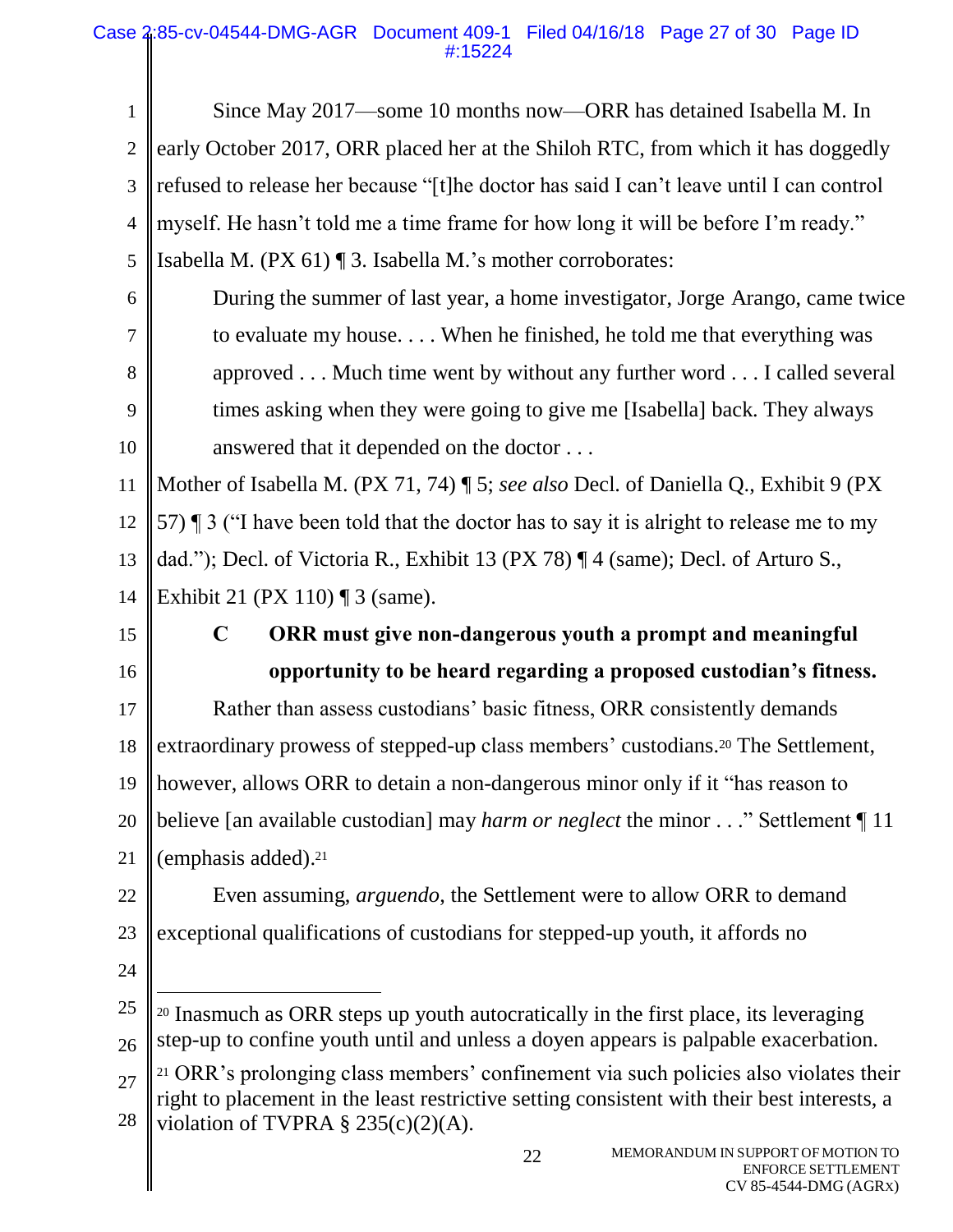### Case 2:85-cv-04544-DMG-AGR Document 409-1 Filed 04/16/18 Page 28 of 30 Page ID #:15225

1 2 3 4 meaningful chance to be heard on the need for extra qualifications or whether a given custodian possesses them. Again, ORR simply decrees what qualifications a custodian must have and then decides unilaterally whether he or she possesses them. ORR knows that more process than that is surely due.

5

6

7

8

9

In *Beltran v. Cardall*, 222 F. Supp. 3d 476 (E.D. Va. 2016), ORR refused to release a youth on the ground he "'require[d] an environment with a high level of supervision and structure,' and it did not 'appear . . . that [his mother's] home [could] provide the structure and supervision necessary[.] . . .'" *Id*. at 480 (internal citation omitted).

10 11 12 13 14 15 16 17 18 The minor's mother sued to compel ORR to release her son. *Id*. at 481. The district court initially denied a writ, *id*., but the Fourth Circuit reversed in part and instructed the trial court to decide whether ORR had denied due process. *Id*. Held: "[O]nce ORR decided to withhold RMB from Petitioner's care, ORR 'ha[d] the burden to initiate' proceedings to justify its action. . . . [It] could not simply require Petitioner to change the agency's mind." *Id*. at 486 (internal citations omitted). The court ordered ORR to release the minor immediately, adding that ORR could refer any concerns it may have for the youth's well-being to state juvenile authorities. *Id*. at 489.

19 20 21 22 23 24 25 26 Again in *Santos v. Smith*, 260 F. Supp. 3d 598 (W.D. Va. 2017), ORR refused to release a minor to his mother on the ground that "'he requires an environment with a high level of supervision and structure that [his mother is] unable to provide at this time[.] . . .'" *Id*. at 602. Again, the family sued to compel release. *Id*. at 600. Again, the court held that ORR's refusing release denied due process: "[H]ad better or more process been given (especially as to the delay and the burden being on Ms. Santos to initiate and justify reunification, rather than the default rule being otherwise), the outcome could have been different. . . ." *Id*. at 614.

27 28 ORR remains undeterred, regularly extending children's confinement because it questions their proposed custodians' fitness while refusing to submit its suspicions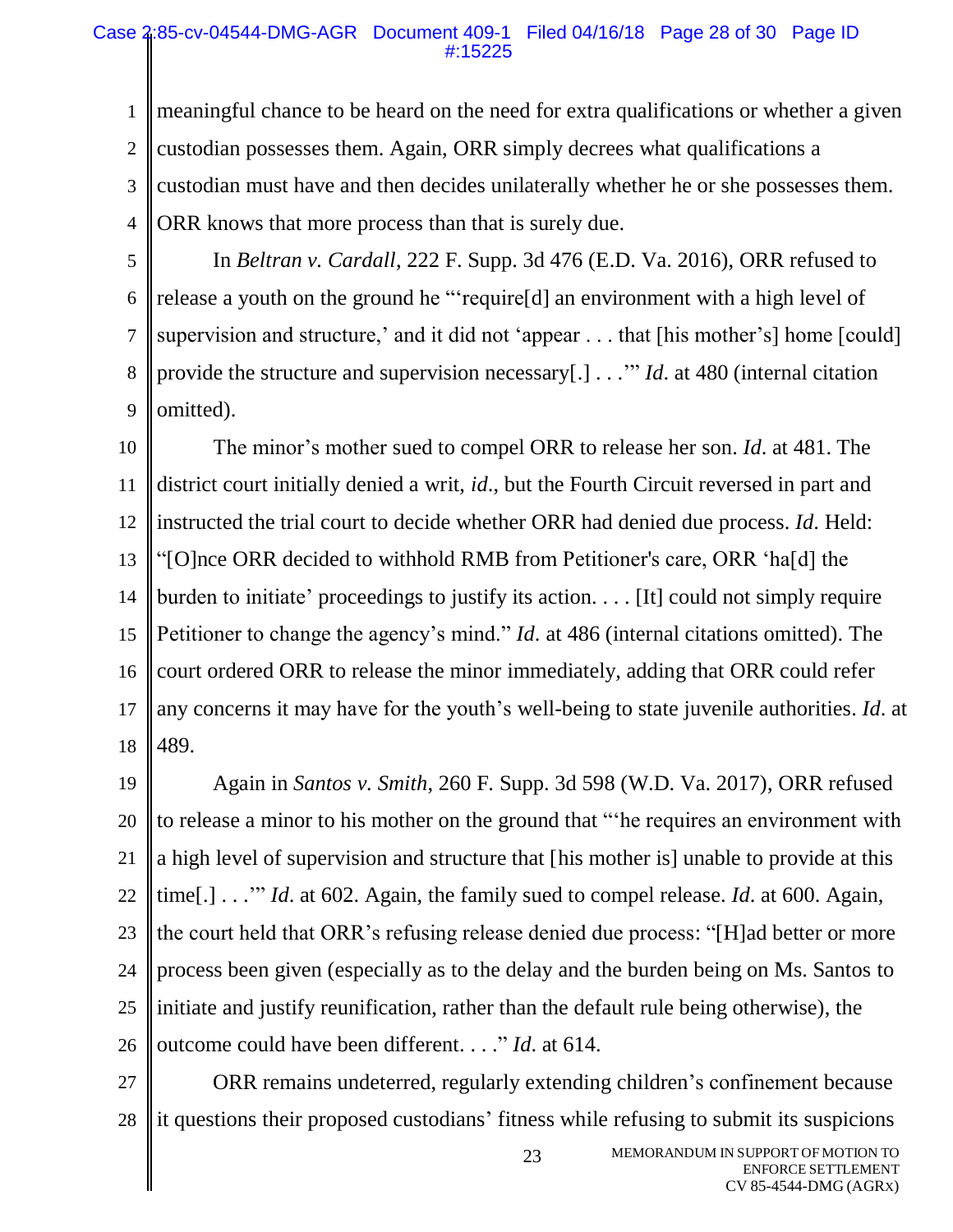24 1 2 3 4 5 6 7 8 9 10 11 12 13 14 15 16 17 18 19 20 21 22 23 24 25 26  $27$ 28 to neutral and detached review. *E.g.*, Mother of Nicolás C. (PX 4, 8) ¶ 14 (nobody "has told me anything about my son. I have not been made aware of any procedure by which a mother can oppose the prolonged detention of her child [.] . . ."); Decl. of Sister of Victoria R., Exhibit 65 (PX 426-27, 429-30) ¶ 4 ("They didn't give me any opportunity to explain to them . . . that nothing would happen [to my sister] if they would let me take care of her."); Grandfather of Gabriela N. (PX 439) ¶ 12 ("When I reached out to [my granddaughter's] social worker at Shiloh, she told me that ORR threw out my application [to be her custodian] . . . ORR has never officially told me . . . that my application has been rejected."); Camila G. (PX 394) ¶ 13 (child detained one year and three months; "I don't know what I can do or what the next step can be for me to try and get out of the shelter if ORR does not allow me to live with my aunt  $\ldots$ ."). In *Beltran* and *Santos* the courts held ORR's vetting of custodians lacking in threshhold constitutionality. <sup>22</sup> Here, a consent decree requires ORR to release minors promptly to qualified custodians whether or not release is constitutionally required.  $\overline{a}$ <sup>22</sup> ORR may not detain youth "for their own good" without proving that their parents are unfit. *Quilloin v. Walcott*, 434 U.S. 246, 255 (1978) ("Due Process Clause would be offended '[if] a State were to attempt to force the breakup of a natural family ... without some showing of unfitness and for the sole reason that to do so was thought to be in the children's best interest.'") (internal citations omitted). Obviously, ORR detention also impairs children's right to physical liberty. *Saravia*, *supra*, 280 F. Supp. 3d at 1195. The Settlement expands these rights, entitling class members to release to specified non-parents, including grandparents and adult siblings. ORR's confining youth until it thinks them mentally fit raises further constitutional concerns. It is hard to distinguish such detention from civil commitment, which, of course, represents a "massive curtailment of liberty," lawful only with due process and proof of dangerousness to others. *O'Connor v. Donaldson,* 422 U.S. 563, 575 (1975) (government may not "confine the mentally ill merely to ensure them a living standard superior to that they enjoy in the private community").